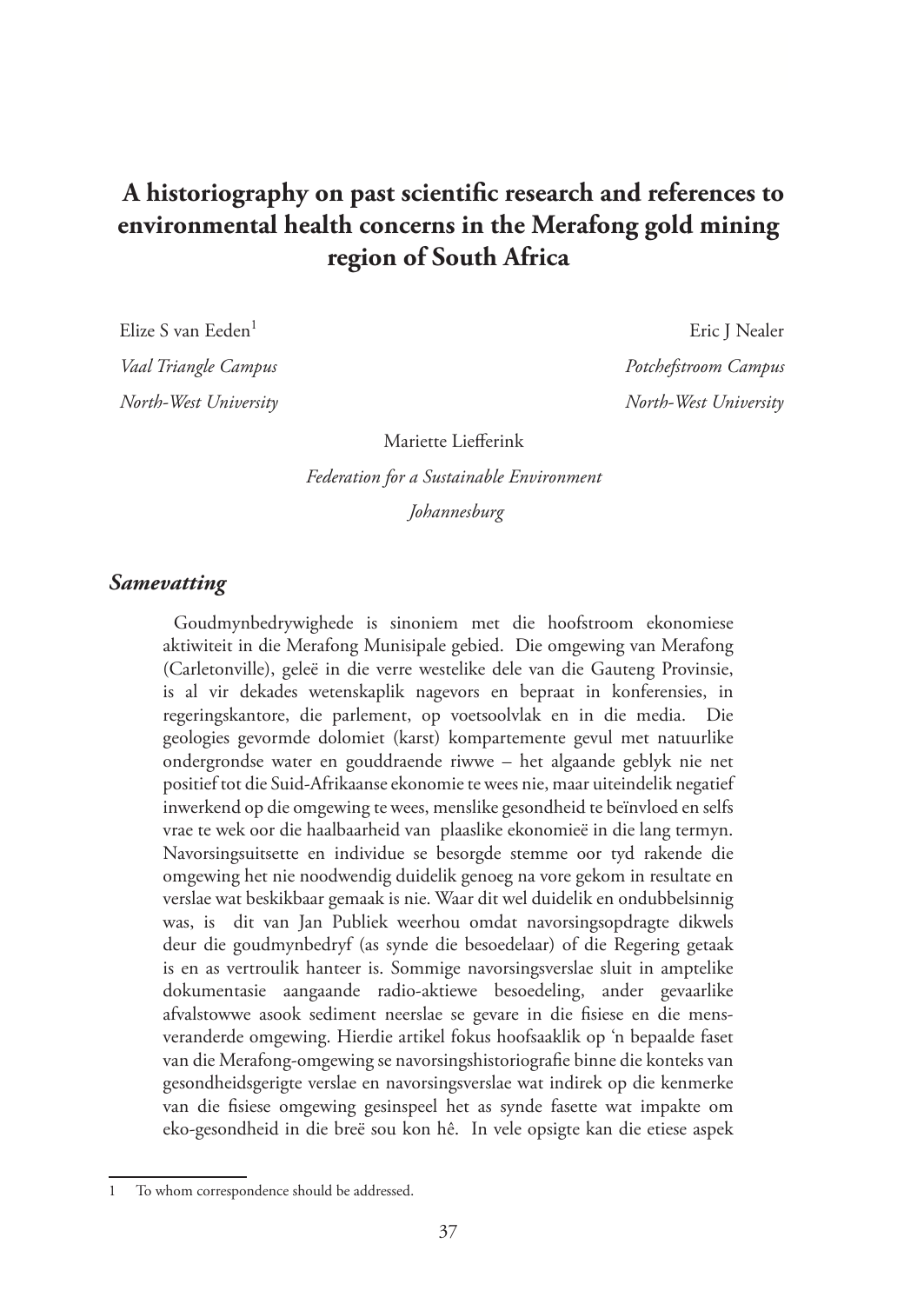waarbinne navorsingsverslae onderneem word, bevraagteken word.

**Keywords:** Environmental Health; Environmental Historiography; Research; Scientist; Merafong; Environmental Remediation; Water Pollution; Environmental ethics.

### **Introduction**

In the Merafong Local Municipality' responsibility area, the existence of gold mines since especially the 1930s has played a decisive role in influencing the environment, the economy, the people and most probably their health. The biggest environmental destructor in the area seems to be water<sup>2</sup> and the way in which it has been managed<sup>3</sup> in the process of exploring gold.<sup>4</sup> The region is geologically notable for its complex system of dolomite compartments.<sup>5</sup> The terrain of the area is relatively flat with elevations ranging from 1750 m above mean sea level in the southeast to 1400 metres at the confluence with the Mooi River. The topography of the area is dominated by the Gatsrante, a series of east to west trending cuestas with an average height of approximately 100 m above the footslopes.<sup>6</sup>

Due to extensive gold mining in most parts since the 1930's the topography of the Wonderfontein Spruit has been drastically altered in its upper reaches. The main impact has been the physical presence of mine tailing dams, rock dumps and surface infrastructure. Man-made sinkholes also formed in this catchment area as a result of the dewatering of the dolomite compartments by the gold mines since gold mining exploration started.7 Amongst others, the

<sup>2</sup> AS Hollander's recent publication entitled *The water business. Corporations versus people* (The University Press, Bangladesh, 2005), pp. 64-80, 195-212, 239-261.

<sup>3</sup> AG Oosthuizen, "Die rol van water in die ekonomiese ontwikkeling van Streek A, 1980-2010 (MA., PUvCHO, 1987); J.P. van Brakel, "Water as beperkende faktor in die ontwikkeling van Noordwes-Transvaal. 'n Grafiese evaluering", (Ph.D., PUvCHO, 1981), p.75.

<sup>4</sup> PUvCHO, Carletonville Project, Interview EJ Stoch, 19 Apr. 1989; Union of South Africa, Dept. of Water Affairs, "Report on certain Irrigation Board findings on the distribution system, 1958-1959". 1958. W.P. Series 1958(9)/1958, Pretoria,Government Printer, p. 96.

<sup>5</sup> LE Kent (comp.) and SACS, "Stratigraphy of South Africa "…8, 1980, fig. 1.3.1; RA. Pelletier, "Contributions to the Geology of the West Rand", *Transactions of the Geological Society of South Africa*, XL, July 1937, pp. 130, 139; WM Walker, "The West Wits Line", *South African Journal for Economics*, 18(1), March 1950, pp. 16-17.

<sup>6</sup> LE Kent (comp.) and SACS, "Stratigraphy of South Africa "…8, 1980, fig. 1.3.1; JF Wolmarans, "Die ontwatering van die dolomietgebied aan die Verre Wes-Rand: Gebeure in perspektief", (Ph.D. UP, 1984).

<sup>7</sup> JF Wolmarans, Die ontwatering van die dolomietgebied aan die Verre Wes-Rand...", p. 104; WM Walker, "The West Wits Line", *South African Journal for Economics*, 18(1), March 1950, pp. 16-20; R Macnab, *Gold, their touchstone: Gold Fields South Africa, 1887, a centenary story*,( Jonathan Ball, Johannesburg, 1987), pp. 144-145; 214-222.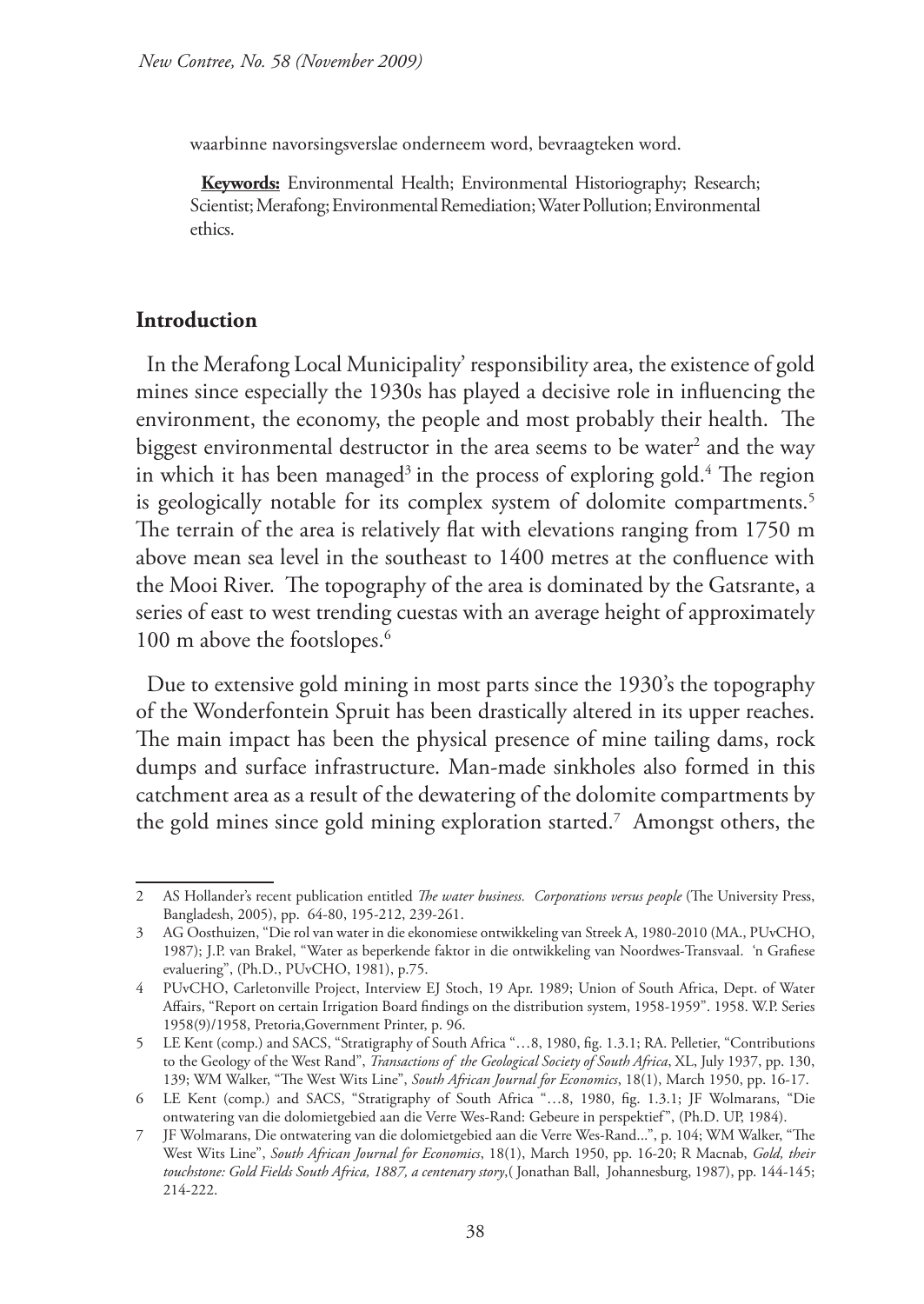Mooi River downstream was and still is contaminated.8

The Merafong and broader area has been explored by many scientists from a variety of disciplines.9 The study area has been the catchment of the Wonderfonteinspruit from the continental divide near Mogale City, its source, to the confluence with the Mooi River, east of the Boskop Dam. Approximately 7 km downstream of the confluence the surface water and some groundwater from the Gerhard Minnebron (natural fountain flowing) gravitate, flow and are collected in the Boskop Dam. This 'reservoir' supplies potable water to Potchefstroom (city with close to 200 000 inhabitants) located another mere 12km downstream (See Figure 1 for the locality of the Merafong area).



**Figure 1: Locality map of Wonderfonteinspruit area (Source: Le Roux, 2009)** 

<sup>8</sup> ES van Eeden, F Winde & EJ Stoch, "Multi-perspectives and perceptions on water quality, and related health issues, as impacted on by the mining activities in the Carletonville catchment (Gauteng Province, South Africa), 1964-2004" (Paper, 5th International Congress, Water History Association, Paris, France, 1-3 December 2005).

<sup>9</sup> ES van Eeden, AB de Villiers, AH Strydom, & EJ Stoch, "Mines, people and sinkholes – an analysis of the Carletonville Municipal Area in South Africa as case study regarding politics of secrecy" *Historia* 47(1), May 2003; ES van Eeden, "Nederlandse emigrante op Wonderfontein 1928-1969 - 'n suksesvolle mislukking onder die vaandel van stamverwantskaps- en ekonomiese motiewe", *Historia*, 46(1), May 2001.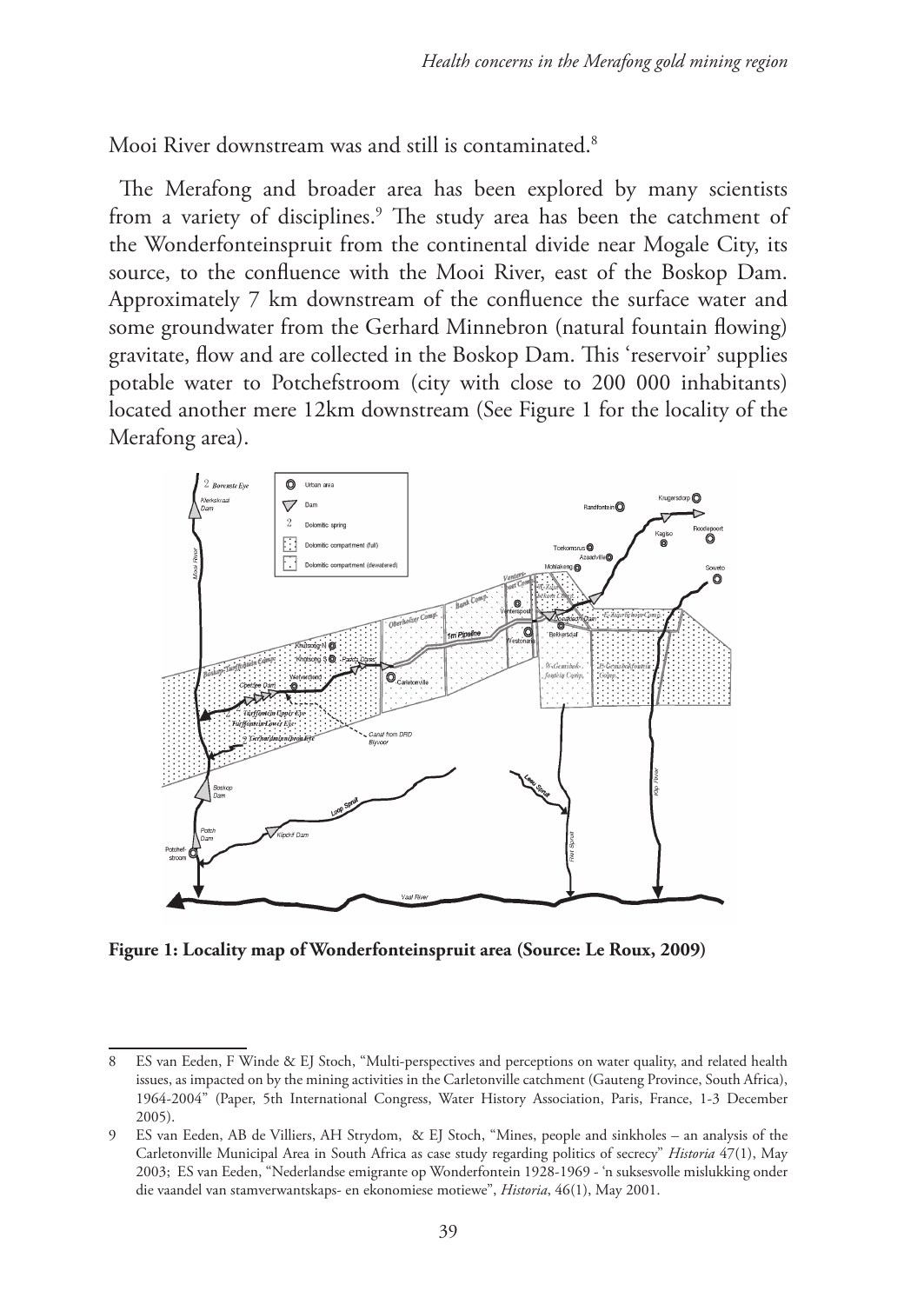Recorded economic activity in the area can be retrieved from the 1850s.<sup>10</sup> Due to gold mine activity<sup>11</sup> several towns were founded in the area.<sup>12</sup>

Before the cementation process was introduced in South Africa in 1916, goldmining in dolomitic areas in South Africa was regarded as taboo. This economically inspired decision reached the present day Merafong area (formerly known as Carletonville and part of the West Rand area) by the 1930s.13 The pumping out of the surplus water gradually destroyed the local water resources. Sinkholes, related to dewatering, manifested in the Venterspost area by 1940. The Venterspost Eye already stopped flowing during 1947. Mines were then tasked to distribute the pumped underground water through a channel pipeline to farmers. Large scale environmental impacts on the local communities eventually necessitated an involvement of government as mediator. However, it was felt that government is selective in its actions to solve concerns. It was the agricultural sector that was the first to raise concerns regarding the effects of the water quality in the area on crops and animals. Because of the pumping of slimes (residue of gold mining activities) into the sinkholes the impact on the physical environment was severe.<sup>14</sup>

During all these events, scientists from various institutions were commissioned on a regular basis to do research on the environment for specific purposes and reasons. The possible physical effects of environmental destruction on people were no serious agenda point at any stage up to the early 21<sup>st</sup> Century. A political manifestation during this process was that in 1994, basing its policy on the premise that environmental dysfunction was rooted in apartheid and white domination, the incoming African National Congress (ANC) government

<sup>10</sup> ES van Eeden, "Die geskiedenis van die Gatsrand vanaf die vestiging van die Trekkergemeenskap omstreeks 1839 tot die proklamering van Carletonville in 1948" (MA., PUvCHO, 1988).

<sup>11</sup> R Macnab, Gold their touchstone: Gold Fields of South Africa, 1887-1987, a centenary story…, pp. 64- 161; Interim Archive [IA], Carletonville Municipality [MCV], file 22/1(b)(2), Dorpe: memorandum i.v.m. die verskynsel van sinkgate en grondbeweging in dolomitiese gebiede en die uitwerking wat dit vir die toekomstige ontwikkeling van Carletonville inhou, 17.4.1976, p. 6.

<sup>12</sup> Unie van Suid-Afrika, Departement van Handel en Nywerheid, jaarverslag no. 3, Raad vir die Ontwikkeling van Natuurlike Hulpbronne, 1 Januarie-31 Desember 1950, Pretoria, 1950, pp. 34-35; ES van Eeden, "So long gold mines - long live industries?: A case study of Carletonville's battle for economic survival", (Paper presented at the Economic History Society Conference, 5-6 September 1996, University of the Witwatersrand, Johannesburg).

<sup>13</sup> It was the Frenchman M Albert Francois that came from abroad to apply his knowledge and experience in the technique to the "water fault" encountered at the ERPM. See JS Crawhall, "Control of underground water by cementation", *Optima*, 3(1), 1953, p. 19; See also RA Pelletier, "Contributions to the geology of the West Rand", *Transactions of the Geological Society of South Africa*, XL", July 1937; WM Walker, "The West Wits Line", *South African Journal for Economics*, 18(1), March 1950; WP de Kock, "The geology and economic significance of the West Wits Line", *The Geological Society of South Africa*, I, 1964, p. 375; R. Macnab, *Gold their touchstone*….

<sup>14</sup> EJ Stoch, Personal collection, 1 Aug 2006.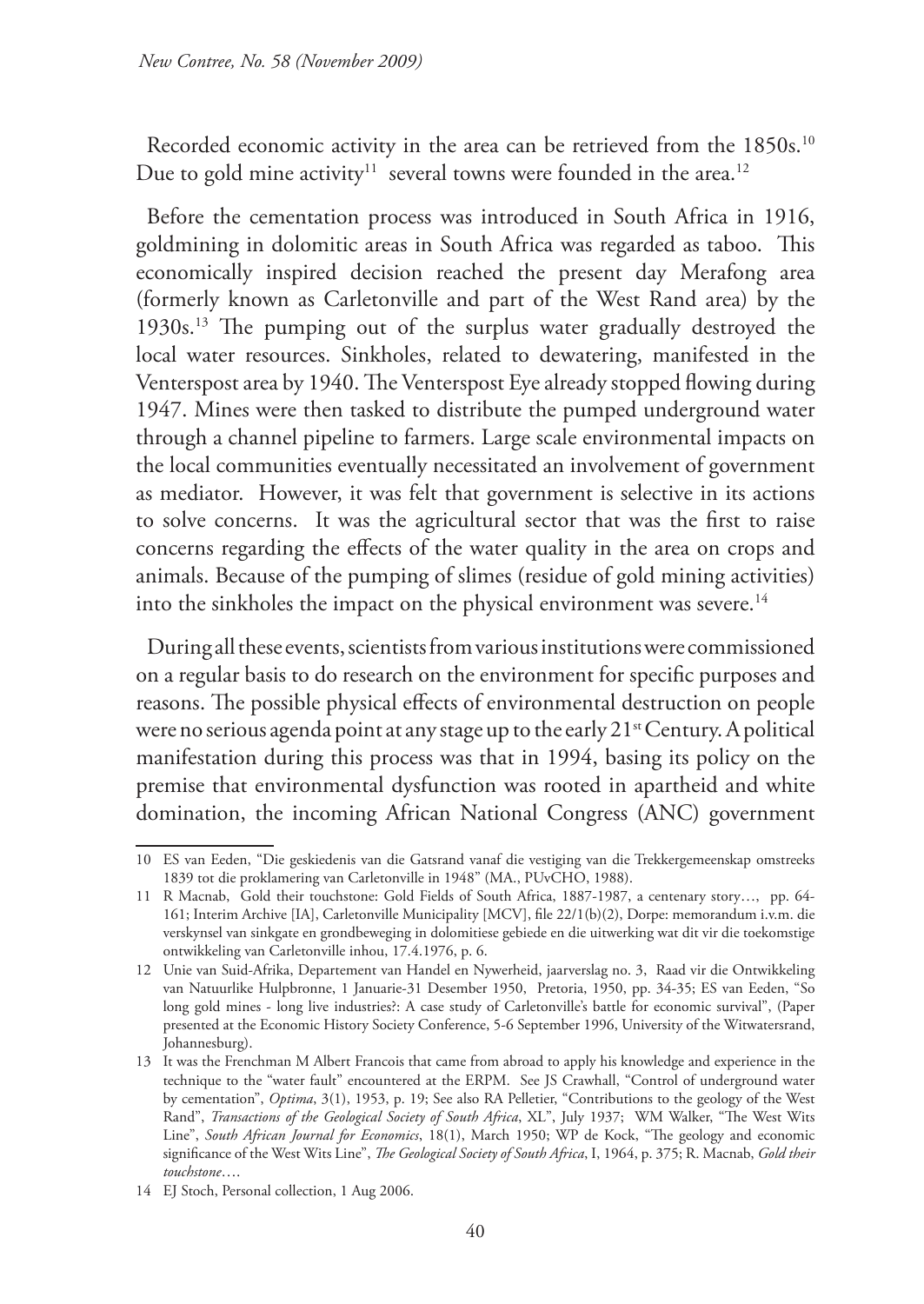responded by eventually adopting new environmentally focussed acts.<sup>15</sup> These acts are theoretically impressive to look at but basically harmless by 2009 in a practical application regarding environmental constraints in specifically the Merafong area. To follow is a historiographical discussion on the research of scientists in its variety in understanding the environmental distortions of this area and a wider environment regarding its possible effects on the environment and people's health due to century old gold mining activities.

## **Gold mining, environment and health: Scientific indicators since the 1900s**

During the  $19<sup>th</sup>$  and  $20<sup>th</sup>$  century a vast network of scientific institutions ranging from centres of research and training to regional and national conferences were developed. In the British colonial era in South Africa it appears that some effort was made to ensure that the wide range of natural sciences interacted with the social sciences such as demography and anthropology. So a web of knowledge was produced to facilitate efficient exploitation of the natural resources. This approach gradually changed to reflect agendas by "many colonial scientific officials". Trends in the history of most natural sciences in for example Southern Africa have been to "subsume science within wider processes such as the political economy of imperialism. In doing so, scholars base their work on the assumption that science and scientific ideas were deeply embedded in imperial rule and not an independent lever externally brought to bear on contemporaneous political and economic events". As science then was regarded as one of the "tools of empire" so scientists were seen as "servants of the colonial state".16 Social reformer RO Polanyi's argument was that in modern societies the economy was "disembodied" from its social base because in these societies nature and human labour were exploited to satisfy economic goals under the assumption that economic growth would in turn yield societal benefit.

<sup>15</sup> M Liefferink, Personal collection: E-Mail, M Liefferink/V Munnik, Oct 07; H Thompson, *Water law: A practical approach to resource management & the provision of services* (Cape Town, Juta & Co, Ltd, 2006), pp.235-236; RF Fuggle & MA Rabie, *Environmental management in South Africa* (Cape Town: Juta & Co,Ltd, 2005), pp. 293, 315, 459, 490. .

<sup>16</sup> R Rajan, "The colonial eco-drama: Resonant themes in the environmental history of southern Africa and South Asia", in S Dovers, R Edgecombe and B Guest, *South Africa's environmental history. Cases & comparisons*, (USA, David Philip, 2003), pp. 264-265, 304-305.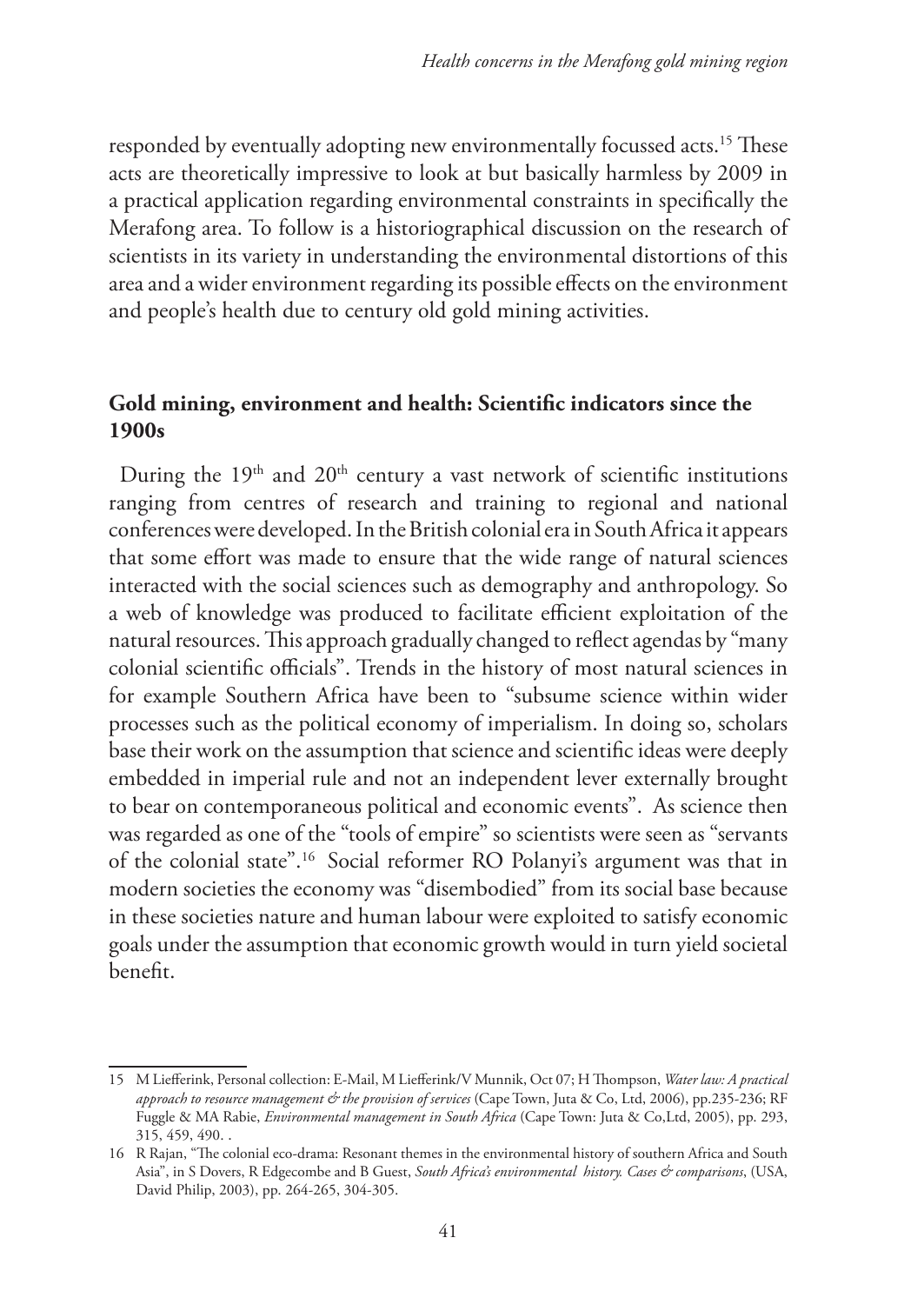From a  $20<sup>th</sup>$  and early  $21<sup>st</sup>$  century perspective this colonial and imperial labelling scenario<sup>17</sup> in many ways even fits the present day shoe. As for the Merafong area, scientific research by the natural sciences and other observation recordings that reflect glimpses from a social science perspective, provide the present day scientist and community with valuable environmental footprints of knowledge and evidence that existed at a certain point in time. These valuable "chambers" of knowledge were not necessarily utilized to benefit the environment or to efficiently address environmental pollution matters that could possibly lead to a continuous lack of health and to fatal illnesses.

The reality that possible health concerns, as a result of the century old gold mining operations in the former West Rand area, currently dominate issues in the whistleblowing focus is because it is realized that mines have already closed and many more may face closure soon and that communities will be left with the environmental and physical scars. If one turns back the clock many examples of scientific research regarding the environmental knowledge of the time in the West Rand comes to mind as a kind of a rehearsal as to what was known regarding the specific area in which gold mines operated.

### *The content and outcome of some first scientific surveys, 1902-1935*

Some of the first geological surveys related to the Wonderfonteinspruit Catchment date from 1902 to 1939.18 Perhaps one of the most important analyses to be made from these surveys as viewed from a socio-historical perspective is that the Department of Mines (DM) of the national government also commissioned some research surveys on the wider West Rand environment. These research reports mainly were assignments to assist the mineral exploration companies at the time to identify and efficiently explore the underground mineral richness, and to proceed towards retrieving the country's gold resources effectively for a long term in order to benefit

<sup>17</sup> United Nations Development Programme, South Africa Human Development Report 2003 (Oxford, Oxford University Press, 2003), pp.128-129 as quoted in Jane Carruthers "Transnational and transdisciplinary aspects of the environmental history of Africa" (Paper presented at the International Conference on Humankind at the Intersection of Nature and Culture, Kruger National Park, 4-6 September 2006).

<sup>18</sup> See for example HB Bunkell, "Geology of the Krugersdorp District", *Trans. Geological Society of South Africa*, V(iv), Johannesburg, 1902; DMI, Annual Report, 1907; DMI, Geological Survey [no number], 1921, ET Mellor, "The Geology: Country surrounding Johannesburg" (Government Printer, Pretoria, 1921), pp. 45,47; DM, Geological Survey 6869, 1935, LT Nel, HF Frommurze, J Willemse & SH Haughton, "The geology of Ventersdorp and adjoining country", (Government Printer, Pretoria, 1935); DM, Geological Survey 4423, 1939, LT Nel, FC Truter & J Willemse, "The geology of the country around Potchefstroom and Klerksdorp (Government Printer, Pretoria, 1939).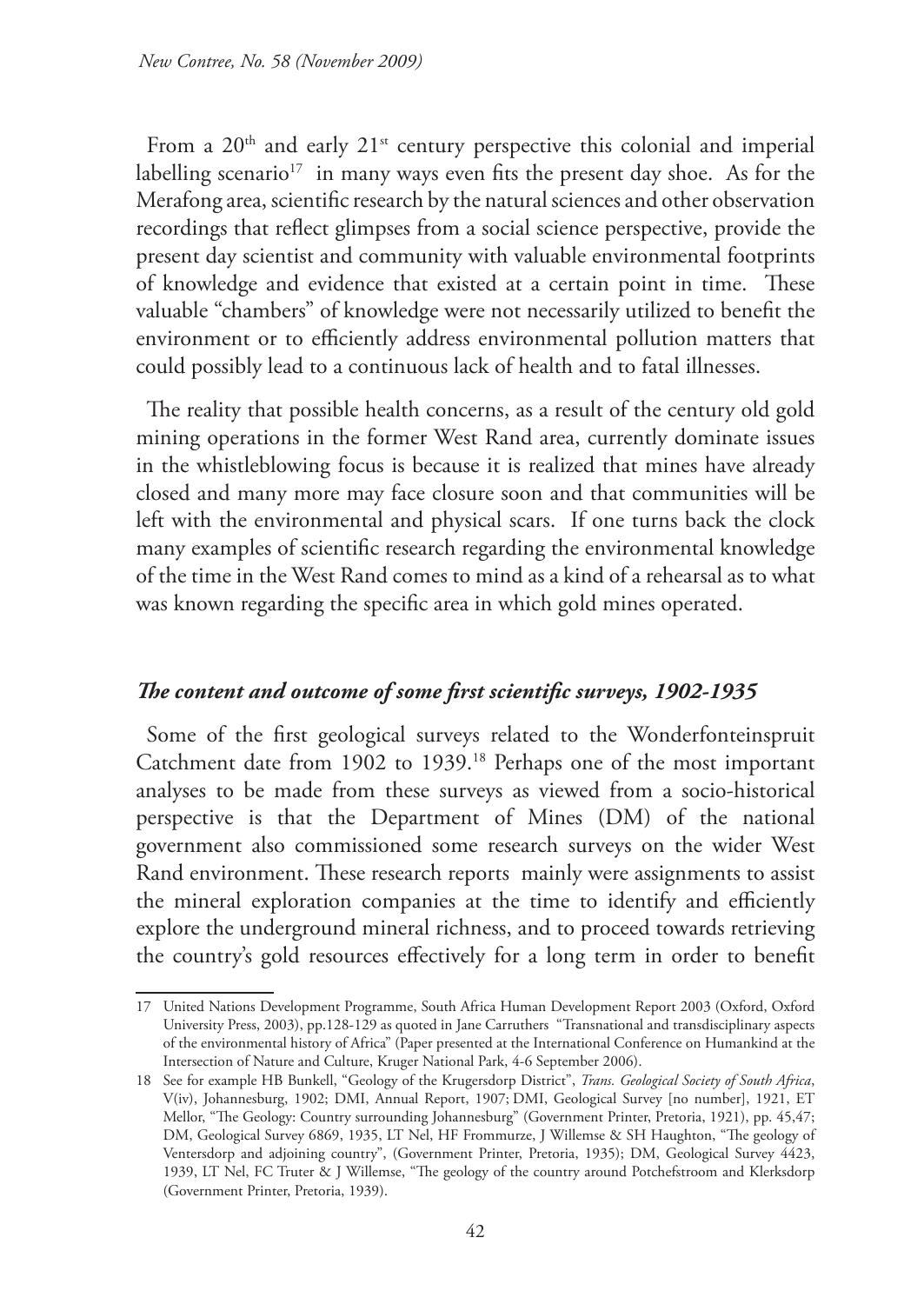developers, government and for the sake of economic progress for all.<sup>19</sup>

In 1935 JE Schnetler was the first to produce an unpublished dissertation on "The dolomite plain of the South-Western Transvaal". The research data Schnetler reported must have been available to the gold mines and the Government. It is interesting to note the level of the knowledge that scientists were supposed to have by 1935 on the chemical features of dolomite. On limestone's visibility in the dolomite areas of the West Rand Schnetler remarked on the following:<sup>20</sup>

Secondary limestone is extensively developed in the South-Western Transvaal dolomite area. The limestone is derived from the dolomite…The limestone is formed by the slow evaporation of water containing carbonate of lime in solution…

From a  $21^{st}$  century perspective and with a wider knowledge regarding limestone in dolomite it is said that limestone can be used for the treatment of acid mine water pollution which is a common feature in gold mining activities, even since the early days of mining and also indirectly affects people's health.

### *A slow beginning for environmental research on gold mining impacts*

After Schnetler's dissertation it took more than 35 years for new research foci to be launched and made available in unpublished form. Furthermore university academics were in a position to be exposed to local, regional and international conferences on geology, $21$  geography, engineering and other environmental related issues with the intention to understand and deal with local issues and constraints, and even to be able to make groundbreaking contributions. It is ironical that apparently nothing constructive to prevent environmental exploitation evolved from these actions as information applicable to the South African scenario. This was despite the fact that some publications at that point in time indicated the serious detrimental effects of mining in dolomitic areas.

<sup>19</sup> See DM, Geological Survey, LT Nel, HF Frommurze, J Willemse & SH Haughton, "The geology of Ventersdorp and adjoining country"…1935, pp. 43, 66-70,73 as a typical example.

<sup>20</sup> JE Schnetler, "The dolomite plain of the South-Western Transvaal", (MA dissertation, University of the Witwatersrand , 1935), pp. 17; 51-52;72;105.

<sup>21</sup> JE Jennings, ABA Brink, A Louw & GD Gowan, "Sinkholes and subsidences in the Transvaal Dolomites of South Africa", (6th International Conference, Soil Mechanics and Foundation Engineering, Montreal, Canada, 1965).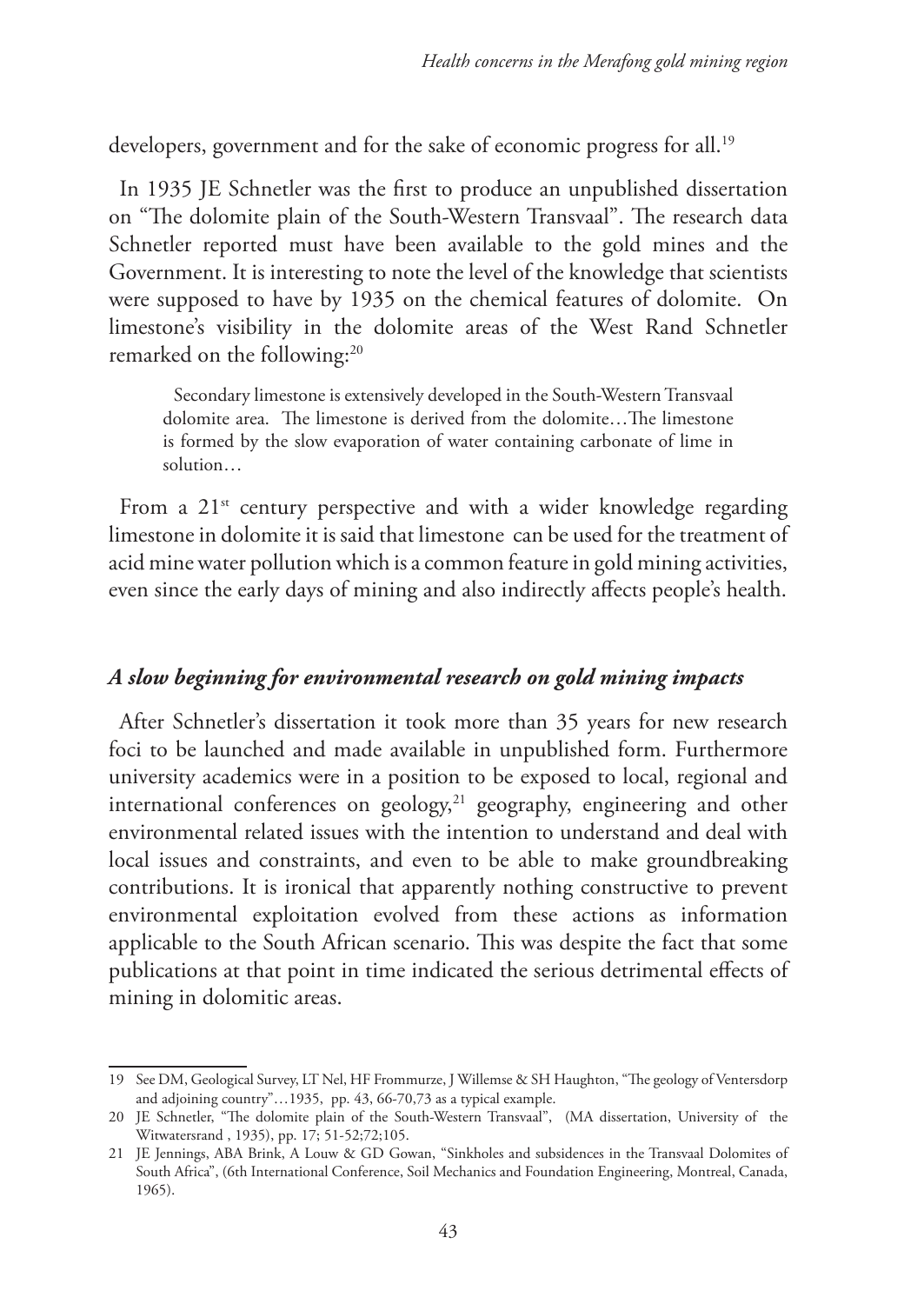That new environmental research was conducted by tertiary institutions up to the early nineties can imply that the information needs, after the dewatering and sinkhole escapades of the fifties and the decades to come, still required more analysis and understanding of a dolomitic environment such as the Merafong area. In some of these studies the sponsorship of gold mines is acknowledged that may, in some way or another, signal warning lights to some present day researchers and environmentalists. Several post graduate treatise was done on the geological features of the broader western parts of the present day Gauteng Province, as well as the general development potential of the environment.22

# *Heavy metal pollution in water receives more attention from the 1970's onwards*

Apart from research on the stability of sites a possible pollution due to heavy metals received attention from upcoming academics by at least the late seventies, and was most of the time based on extensive research data from abroad. For example, JJ Malan in 1981 stated that Radium -226 is a transformation product in the uranium -238-decay series, and is present in both uranium and gold ore. As a consequence radium-226 appears in all mine tailings and it is traceable in all mine sand dumps and slimesdams of South Africa. What does Malan inform us on as far as what mines and government knew and did not know by 1981? Definitely they must have been aware of the maximum Radium concentration in environmental water set by the International Committee on Radiological Protection in 1967. Malan also mentioned that hazardous material like sand heaps and slimesdams close to goldmining activities necessarily impacts on an ecological system. These remarks definitely were not a brain storm resulting from 1981 research but from given facts long before Malan's observation. During 1979-1980 Malan also tested the average presence of the Radium-226 concentration of slimesdams in the Bank-Randfontein area (part of the West Rand) and found

<sup>22</sup> See for example B Krapez, "A sedimental study of the Ventersdorp contact reef at East Driefontein Gold Mine, Carletonville, South Africa" (MA., University of the Witwatersrand, 1979); AN Clay, "The Geology of the Malmani Dolomite subgroup in the Carletonville area, Transvaal" (MA., University of the Witwatersrand, 1981); JJ Malan, "Die bepaling van radium-226 in die uitskot van goudmyne en hulle omgewings" (MA., UP, 1981) (*this is a study on radion impacts from gold mining on the immediate environment*); CB Schoeman, "Die beplanningsimplikasies van die proses van funksieverandering by myndorpe met spesiale verwysing na die Witwatersrand (D.Phil.. PUvCHO,1986); *(This is a study on town planning and management research regarding mining towns that include parts of the West Rand)*; DB Butrick, Characterisation and appropriate development on sites of dolomite (DPhil, UP, 1992). p. 80.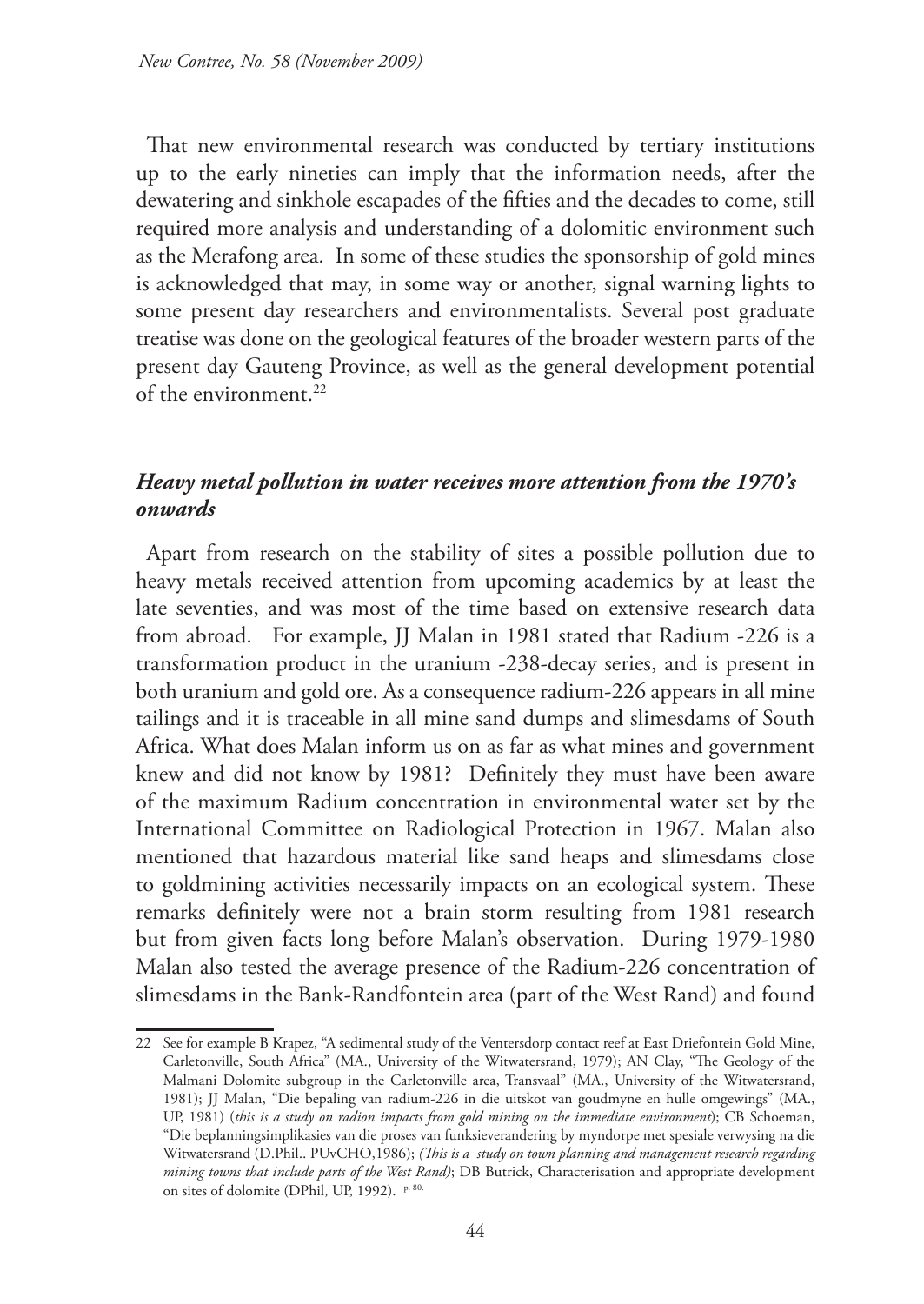that it was substantially higher than in the former Central and the East Rand (namely 1.18 + - 0.80 Bq/g).<sup>23</sup>

Some other scientists confirmed Malan's findings afterwards.<sup>24</sup> Years later Wymer (1995) advised the affected members "that we have little choice but to accept that some of the radioactivity levels measured may indeed be cause for some concern". It was recommended that the mining industry should establish a proactive and open strategy for addressing the issue. Another year later scientist H Coetzee of the Council for Geo Science investigated the relative radio-isotope composition of the accumulated surface water transport and deposited sediment as well as the inflorescence around the Turffontein Eye and concluded that there was an elevated level of radioactivity<sup>25</sup> and that the source was most likely the gold mines.<sup>26</sup> Nothing seriously happened to address these research findings. History simply continued to repeat itself with no serious learning curve and remediation efforts on the horizon.

Another scientist, AN Clay, also mentioned that numerous theories had been proposed to explain the mode of origin of dolomite, but that it was only with the discovery of recent and modern dolomite "that any progress in understanding these rocks has been made". If Clay refers to findings in for example the 1970s one might have some understanding – from a mining perspective – on why it took close to 40 years of environmental destruction to actually understand the full implications of past ignorance in the solo process of public decision making. A higher than usual chemical analysis of the dolomite water in the former West Rand (part of the Merafong municipal area) was the finding of Clay in water samples from mining boreholes that were taken in 1981. The presence of a few heavy metals was also analysed.<sup>27</sup>

<sup>23</sup> JJ Malan, "Die bepaling van radium-226 in die uitskot van goudmyne en hulle omgewings" (MA-verhandeling, UP, 1981), p. 1; International Commission on Radiological Protection (ICRP), "Report of Committee II on permissible dose for internal radiation" (Pergannon Press Ltd., London, 1967), p. 77 as quoted in JJ Malan, "Die bepaling van radium…" …; JE Johnson, "Pathways of Radionuclides released from tailings piles", Symposium, Uranium Mill Tailings Management, Fort Collins, Colorado, November 1978 as quoted in JJ Malan, "Die bepaling van radium-226…".

<sup>24</sup> Obtained from Prof EJ Stoch, Memorandum, Krugersdorp Game Reserve: Animal mortality, 2, 13 May 2005, pp. 5-6.

<sup>25</sup> H Coetzee, "Radioactivity and the Leakage of Radioactive Waste Associated with Witwatersrand Gold and Uranium Mining", B Merkel, S Hurst, EP Lohnert & W Struckmeier (eds.), *Proceedings of the International Geo Congress Conference and Workshop*, Freiberg Germany, October 1995, pp. 34-39.

<sup>26</sup> Henk Coetzee was also part of the controversial 2006 WRC report 1214/0/06.

<sup>27</sup> AN Clay, "The Geology of the Malmani Dolomite subgroup in the Carletonville area, Transvaal" (MA dissertation, University of the Witwatersrand, 1981), pp. 47-48; 60, 62-67.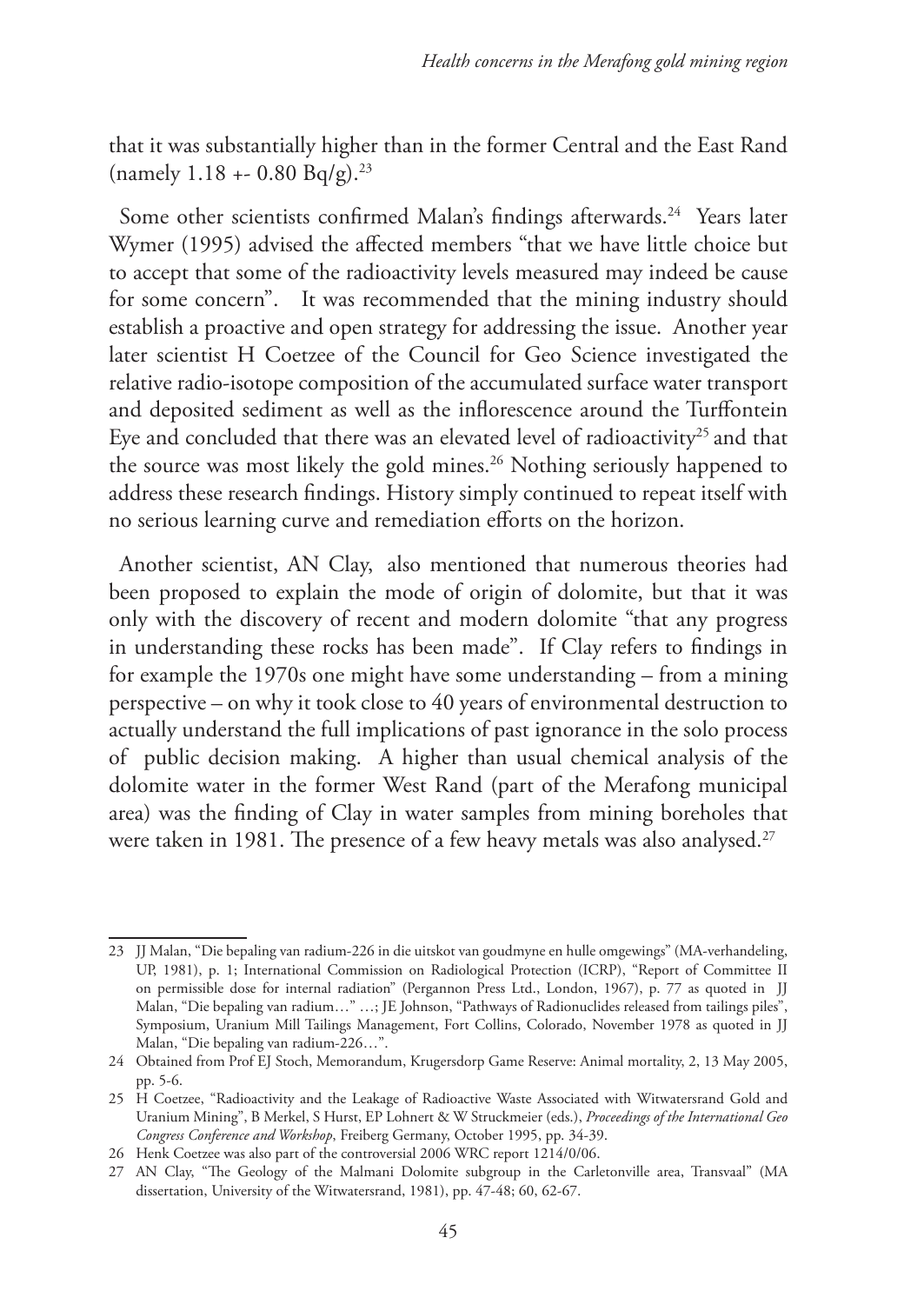#### Water pollution? Most fingers point to one direction

Research in the nineties marked a more proactive approach (as in the sixties by farmers) in accentuating that the gold mines are the main polluters of the local environment. After for example some investigation in 1993 it was found that the bacteriological pollution of the water issuing from the pipeline at Oberholzer was severe and recommended that this water be removed from the irrigation reticulation. Also the problems of the members of the Oberholzer Irrigation Board were investigated in September, 1992. It was found that a major management problem encountered by the Oberholzer Irrigation Board was the accumulation of sediment in the canals. Already on 28 September 1992, at a meeting of the irrigators to discuss their problems, representatives of Gold Fields Mining Company denied that the sediment originated from the mines. At another meeting with the former West Driefontein Gold Mine, the denial was repeated and the farmers were warned that the Mine had "deep pockets" and would keep them in Court for "60 years". As a result of the three decades long complaints by farmers on the impact of the water quality on the soils and animal health a study was mandated by the then Department of Water Affairs and Forestry (DWAF) in 1993. These results, though still unknown, were not accepted by the farmers because of the dominant mining involvement (West Driefontein Gold Mine and the Far West Rand Dolomitic Water Association (FWRDWA).28

To at least address this matter which was becoming serious, the Enforcement Directorate of then the Department of Environmental Affairs and Tourism (DEAT) was approached after 1998 to accentuate the responsibility of the municipalities with regard to environmental issues related to water and air pollution. Therefore local governments in the West Rand area were assigned by government structures to be more responsible for their respective local environment. The City Council of Mogale City, for example, assigned some water related research of which the results were not widely distributed but in which the findings were not merely surprising but indeed disturbing. During the nineties a few articles by scientists also hinted at the possible effects of mining pollution on the environments in which they operate.<sup>29</sup> These writings, carefully phrased in published papers, were harmless because they never reached the ears and eyes of those they directly concerned.<sup>30</sup>

<sup>28</sup> EJ Stoch, Personal collection: Circular, 28/67, Letter, Chairman, FWRDWA, 1967.

<sup>29</sup> ES van Eeden, AB de Villiers, AH Strydom & EJ Stoch, "Mines, people and sinkholes…", *Historia* 47(1), May 2003.

<sup>30</sup> S du Toit, Draft report water contamination in the Krugersdorp area at the request of Mogale City, 2007.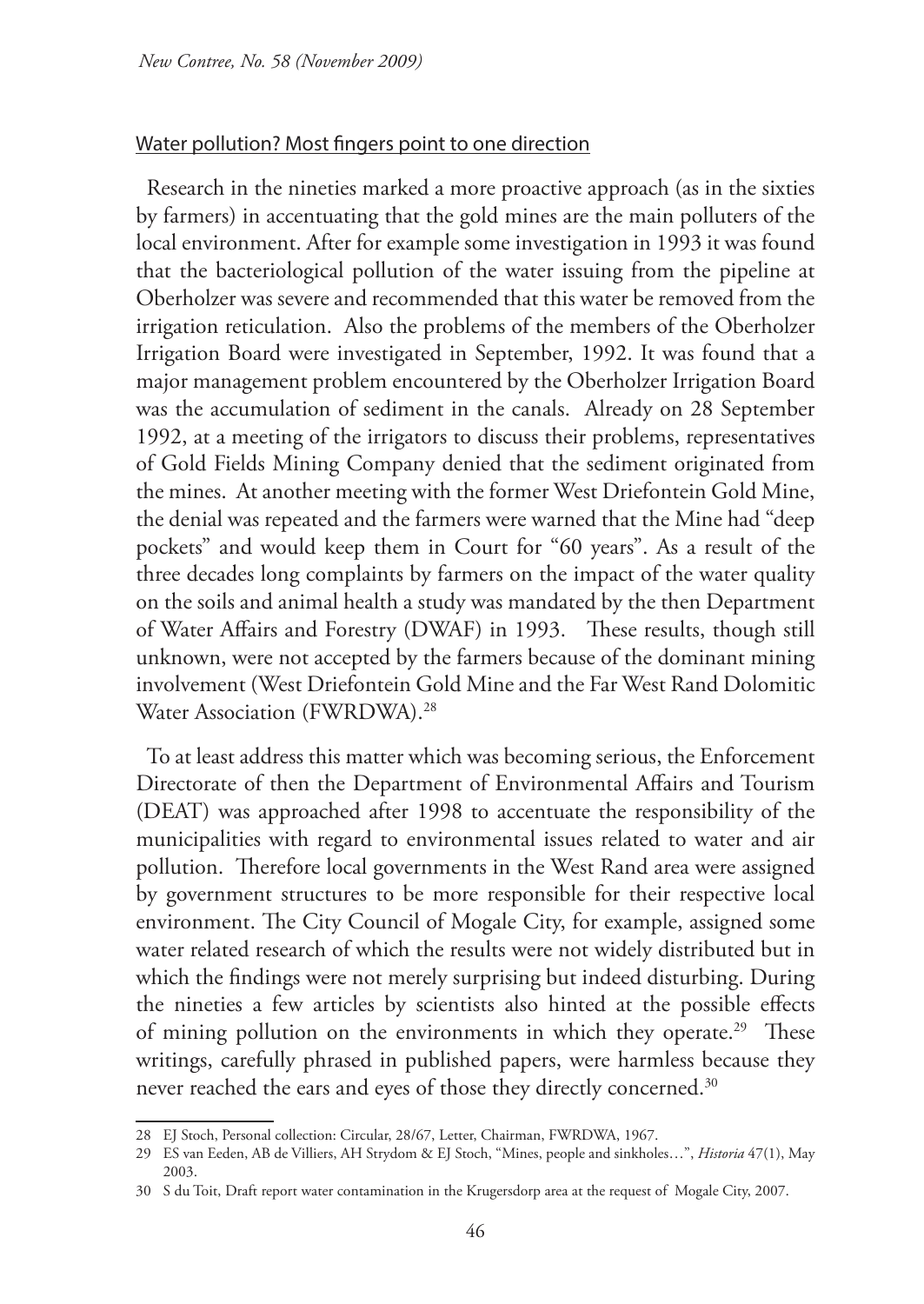### The impact of research consultants in the Merafong area

Besides the tertiary research input by academics, the seventies and eighties also gave rise to more research involvement on a consultation basis by established and new research institutions with a governmental backing. These included the Council for Scientific & Industrial Research (CSIR),<sup>31</sup> the Institute for Water Quality Studies (IWQS),<sup>32</sup> the Water Research Commission (WRC), the Council for Geo-Science (CG), as well as private research consultants<sup>33</sup> that government and mining companies had commissioned from time to time. Also to do research in the Merafong and the broader environmental area regarding issues of concern.

A difference between research reports of an academic nature and commissioned research by companies or bodies (and consultants) are that not all in the past (and some still don't) were exposed for public eye. Some consultants have later on produced whistle blowing articles or simply kept the silence on critical issues<sup>34</sup> which in turn, questioned the ethical approach of scientists and professionals on environmental issues of a broader concern.

In a confidential study in 1957 by the Council for Scientific and Industrial Research (CSIR) on behalf of New Consolidated Gold Fields Limited the dewatering of the springs was confirmed.<sup>35</sup> Next to follow was the Final Report of the Inter-Departmental Committee on which a Dr GJ Stander, Director of the National Institute for Water Research, commented on 10

<sup>31</sup> See for example: CSIR, B Genthe & M Steyn, "Parliamentary briefing paper on endocrine disrupting chemicals", Report CSIR/NRE/WR/IR/ 2008/0079/C, 2008; Also in the same report: P Hobbs, "Parliamentary briefing paper, Acid Mine Drainage"; P Oberholster, "Parliamentary Briefing Paper on Cyanobacteria in Water Resources of South Africa", 2008; DG Kingwill, *The CSIR: The first 40 Years*. Pretoria, CSIR Information Services, 1990.

<sup>32</sup> IWQS, "The Radioactivity Monitoring Programme in the Mooi River (Wonderfonteinspruit) Catchment", Report N/C22/00/RPQ/2399, Pretoria, 1999.

<sup>33</sup> CG Mitchell & NW Quinn, "Environmental reporting disclosure in South Africa: A comparative study of the expectations of selected groups of preparers and users", *Meditari Accountancy Research*, 13(2), 2005, p.19.

<sup>34</sup> As examples the following are recalled: Chamber of Mines of South Africa, MJ Mrost, "Report on an investigation into mine effluents", 1957; A Louw, "Memorandum on a sinkhole on slimesdam No. 2 of West Driefontein GM", Unpublished, 1962; Deelkraal Gold Mine, "Pilot study to determine uranium levels in urine of underground mine workers at Deelkraal Gold Mine", ca post 1990; Chamber of Mines of South Africa: W Pulles, "Radionuclides in South African gold mining water circuits: An assessment of licensing, health hazards, water and waste regulations and impact on the environment and workforce", Unpublished restricted report, no 17/91, Programme reference GE1C, April 1991; Driefontein Consolidated Gold Mine, J Slabbert, "Radioactivity concentrations in water leaving West Driefontein GM", Unpublished, 1996.

<sup>35</sup> N Funke, K Nortje, K Findlater, M Burns, A Turton, A Weaver & H Hattingh, "Redressing inequality: South Africa's new water policy", *Environment*, 4, January 2007.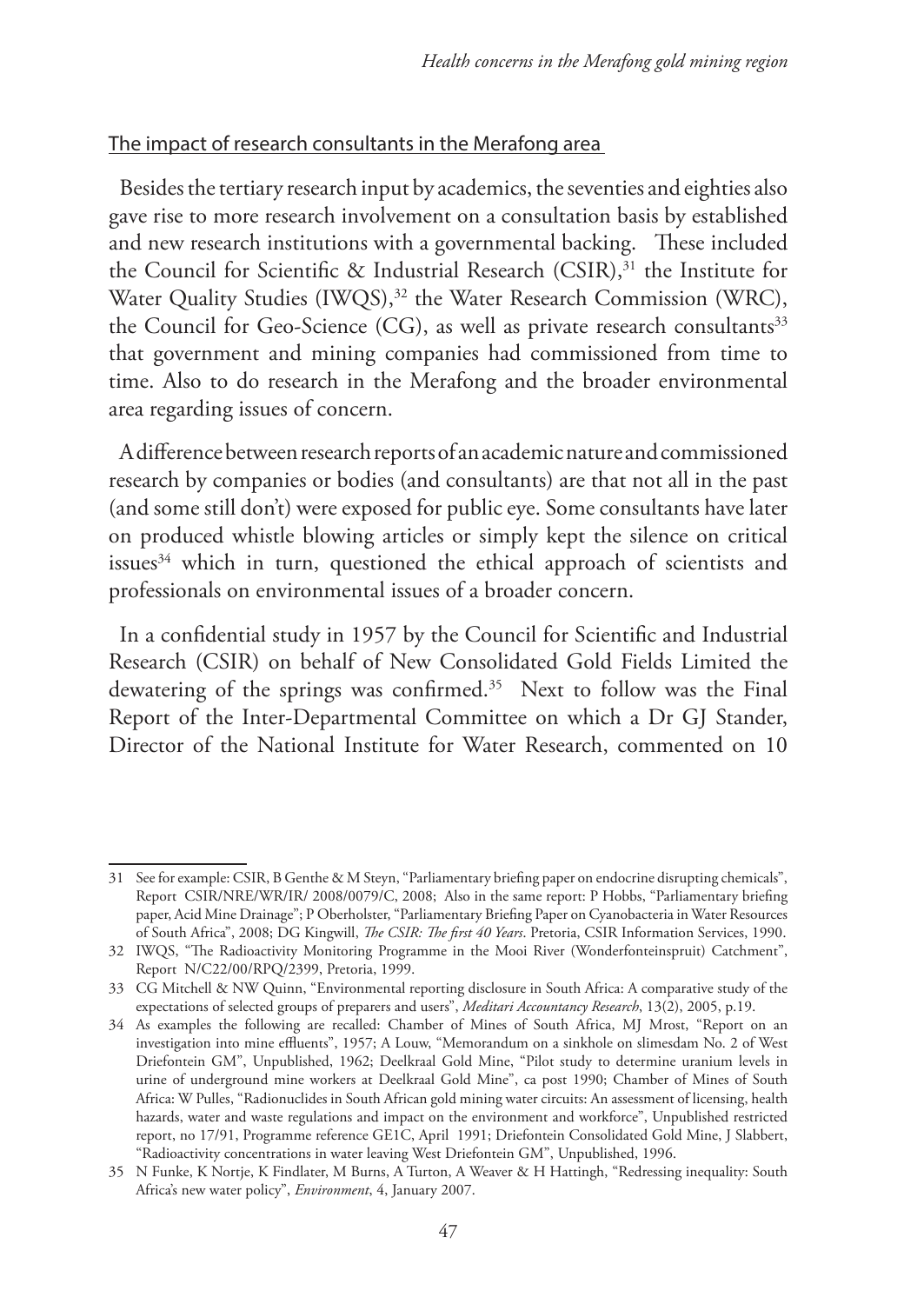February 1964 after having difficulty in obtaining the report.<sup>36</sup> Apart from the fact that the Institute he was working for was not consulted, Stander also pointed out environmental destructors that needed attention in the West Rand area, namely the danger of pollution; the quality of the water that would reach the different communities; the protection of a National Asset (the Dolomitic compartments should not be used as dustbins) and need for pollution-prevention planning.

The above-mentioned advice by Stander regarding the environment and human health, was ignored by mining and government controlled research bodies like the Far West Rand Dolomite Water Association (FWRDWA) and the State Co-ordinating Technical Committee (SCTC).<sup>37</sup> Both these bodies operated from respectively 1963 and 1964. Continuous allegations between a dissatisfied farming community and the mines probably led to the Deputy Minister's announcement in November 1967 that concerns as raised by the farmers would be investigated. N Stutterheim of the CSIR chaired this process. At the same time the Farmers Union (FU) compiled a memorandum on the impact on animals and crops that was presented to the then Deputy Minister of Water Affairs, H Martins. The above scenarios and speculative findings were not taken seriously but were suppressed. The mining authorities, by the eighties, had become the prime "managers" of the agricultural areas in the Oberholzer district, which perhaps deliberately quietened the regular complaining voice of the agricultural community.

# Commisioned research?– By whom for whom?

The power to commission scientific research regarding these concerns remained in the power structures of the mines and the government. After all, to quote Turton et al<sup>38</sup> government i) makes the rules as their legislative obligation ii) applies the rules as their executive obligation towards the country's people and iii) adjudicates rules when required to benefit the majority of the country's people. In the process they also had the capacity to direct and enable the science field to develop solutions for the problems and

<sup>36</sup> Compare N Funke, K Nortje, K Findlater, M Burns, A Turton, A Weaver & H Hattingh, "Redressing inequality: South Africa's new water policy", *Environment*, 4, January 2007; ES van Eeden, "An historical assessment of NGO efficiency in progressing towards a sustainable environment heritage focus, with as case study the Wonderfonteinspruit catchment, Gauteng", *New Contree*, 53, 2007, pp. 55-80.

<sup>37</sup> CG, Based on Archival material on the SCTC and the FWRDWA.

<sup>38</sup> A Turton, HJ Hattingh, GA Maree, DJ Roux, M Claassen & WF Strydom, *Governance as a trialogue: Government-Society-Science in transition*, (Berlin, Springer, 2007), pp. 13-14.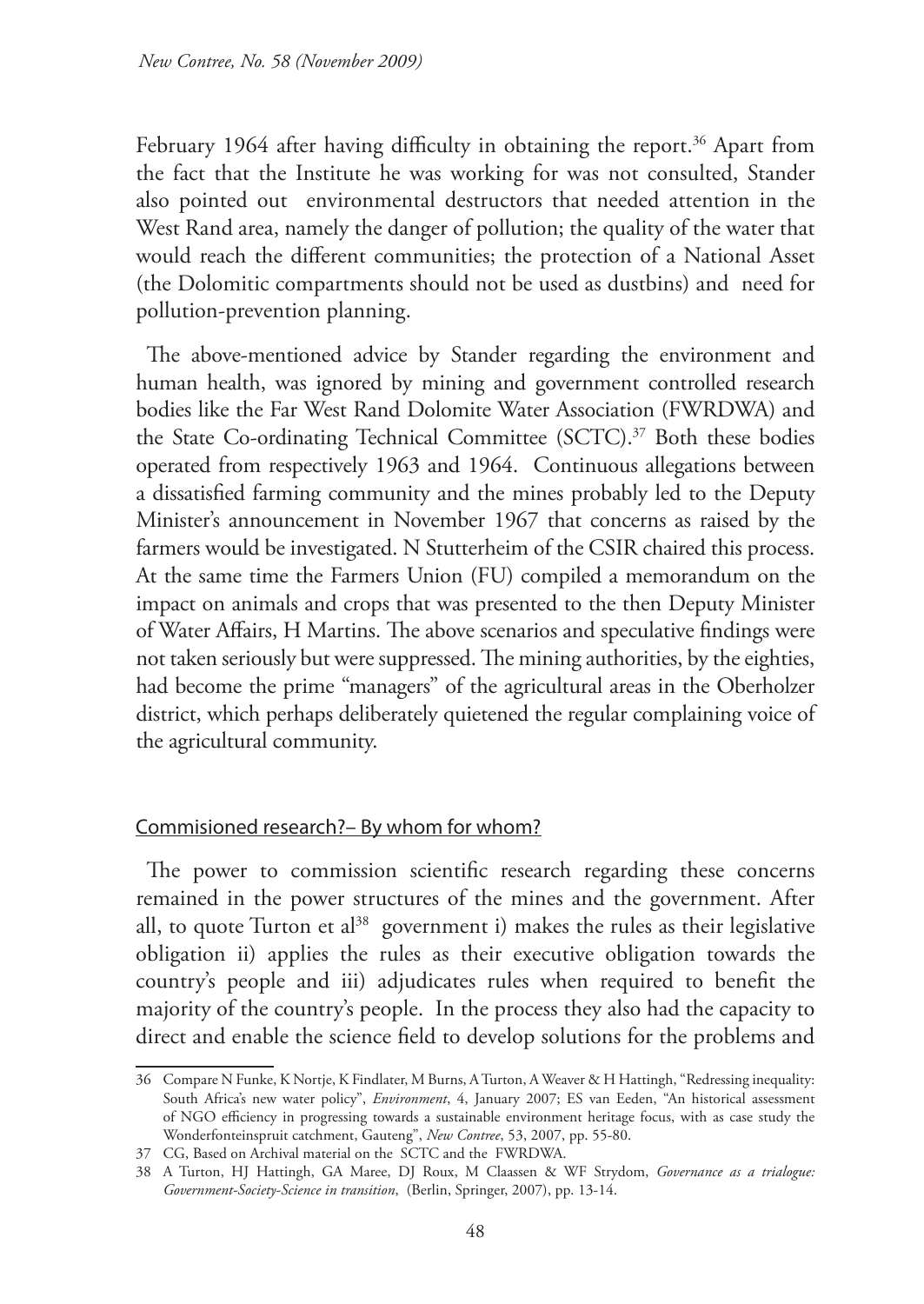needs of society. To what extent government utilized research information by researchers of for example the CSIR for the explicit attention of government so that informed decisions on environments in which gold mines operate could be made, is unknown but certainly not yet groundbreaking.<sup>39</sup>

At the time of writing no research project, focused on research to directly complement the health impacts of mining activities on humans, has been commissioned. However, some research done by the area's gold mining companies in the past did focus on the health status of their mining work force. These findings were never released to a wider audience but simply internally utilized or dealt with. Government has commissioned a few research assignments through respectively the Department of Mines (DM) and the DWAF. The so-called Jordaan report, the Truter report (as compiled by the Joint Committee on the Dewatering of Mines in the West Rand) as well as the Gibbs Report were recorded from the late fifties to the mid-sixties. Concerning the Jordaan Report of 1960 by the DWAF on the study area, one of the adverse impacts that was foreseen was the contamination of the water by the mines, particularly sulphate contamination.<sup>40</sup>

# *The 2009 status of scientific research and action*

No specific action or environmental remediation is recalled that addressed the possible impacts of dewatering as stated in the Jordaan report. Close to a half century later, at least four research efforts comes to mind in which the direct focus was to determine the level of water pollution. Perhaps an indirect intention was to determine the possible effects pollution may have had on efforts to ensure a healthy environment for local communities. These reports are:

• DWAF, IWQS, April 1999, "The Radioactivity Monitoring Programme in

<sup>39</sup> As examples the following research are recalled: Chamber of Mines of South Africa, MJ Mrost, "Report on an investigation into mine effluents", 1957; A Louw, "Memorandum on a sinkhole on slimesdam No. 2 of West Driefontein GM", Unpublished, 1962; Deelkraal Gold Mine, "Pilot study to determine uranium levels in urine of underground mine workers at Deelkraal Gold Mine", ca post 1990; Chamber of Mines of South Africa: W Pulles, "Radionuclides in South African gold mining water circuits: An assessment of licensing, health hazards, water and waste regulations and impact on the environment and workforce", Unpublished restricted report, no 17/91, Programme reference GE1C, April 1991; Driefontein Consolidated Gold Mine, J Slabbert, "Radioactivity concentrations in water leaving West Driefontein GM", Unpublished, 1996.

<sup>40</sup> Obtained from EJ Stoch, personal collection: Minutes Interdepartmental Committee, minute, 6th Dec. 1956, pp.1-6. The full title of the Jordaan Commission Report is: Finale Verslag van die Tussendepartmentele Komitee insake Dolomitiese Mynwater: Verre Wes-Rand Gerig aan sy Edele die Minister van Waterwese deur die Direkteur van Waterwese – Mnr. J.M. Jordaan, Direkteur van Waterwese, 1960.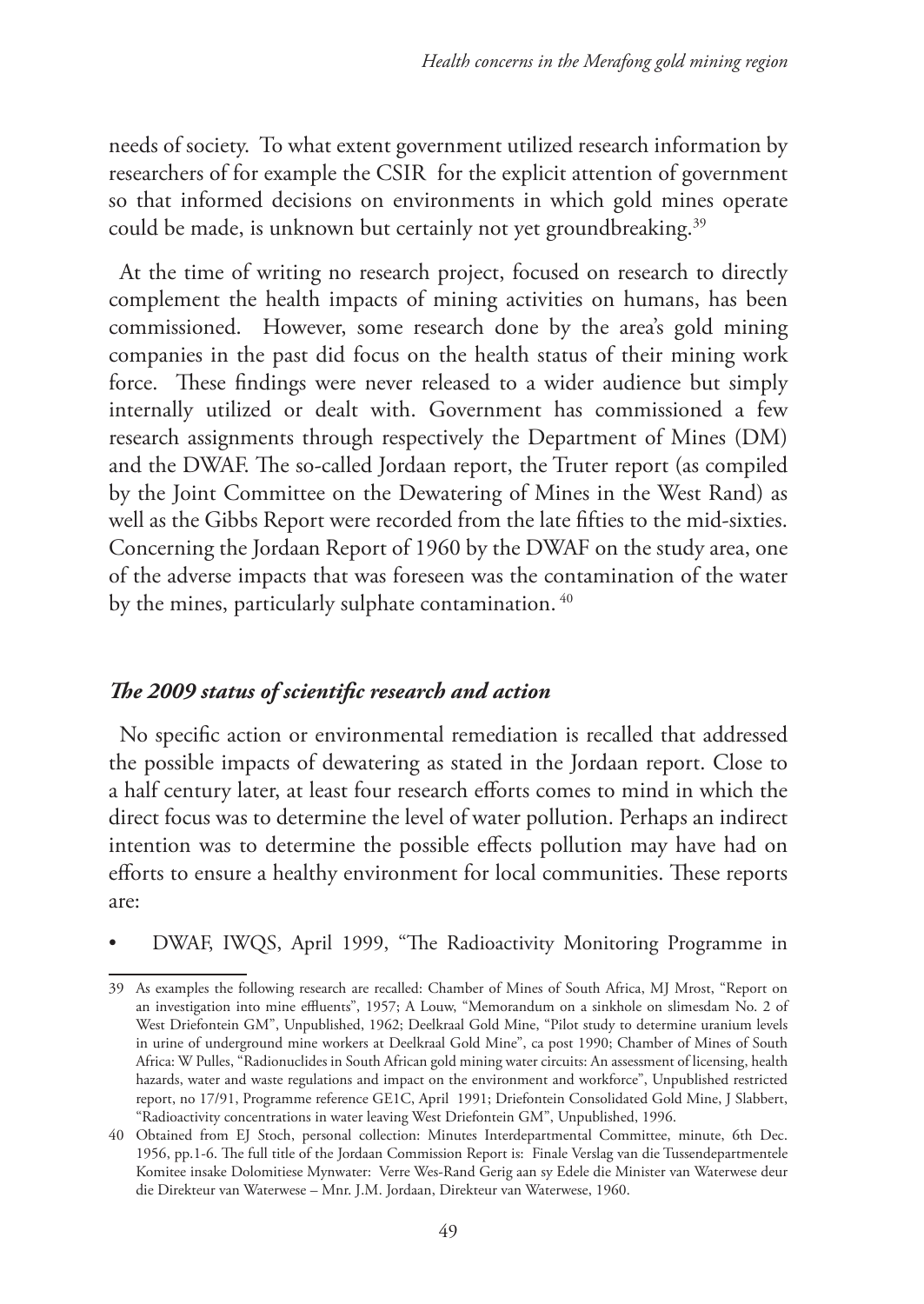the Mooi River Wonderfonteinspruit) Catchment", Report N/C200/00/ RPQ/2399, Pretoria. In this report possible health risks in the area was based on researching the levels of radioactivity in raw water samples that had been filtered prior to analysis, and on the use of such water for drinking purposes on a continuous basis. The study unfortunately did not consider radioactivity in sediments, therefore the study did not shed any new light on the effects of possibly polluted water on people. Also the IWQS as a valuable departure to conduct water quality studies ceased their operations shortly after this report.

- DWAF, "Radioactivity Study on Sediments in a Dam in the Wonderfonteinspruit Catchment", Report, 2002, Pretoria.
- WRC, F Winde, "Impacts of gold-mining activities on water availability and quality in the Wonderfonteinspruit catchment", in H Coetzee (ed.) An Assessment of Current and Future Water-pollution Risk with Application to the Mooirivierloop (Wonderfonteinspruit). Report K5/1214, Pretoria, 2005, pp. 14-38.
- CG, H Coetzee; J Venter & G Ntsume, "Contamination of Wetlands by Witwatersrand Gold Mines – Processes and the Economic Potential of Gold in Wetlands" Report 2005-0106, 2005, Pretoria.

Scientist F Winde of the North-West University confirmed that an investigation aimed at establishing possible health implications in affected communities in the West Rand is still due. An effort to assess associated health risks is further complicated by a number of facts including the lack of reliable data on effects of long-term low-dose exposure of humans to uranium in drinking water and limited understanding of the complex mechanisms and dynamics of uranium pollution and uranium transport in the aquatic environment. To the ordinary citizen it is not currently known how many unpublished or restricted reports have been produced that relate to the environmental pollution problems in the West Rand which may impact (or/ and already have impacted) on the health status of the communities living in these areas. Most mining commissioned research reports are not available and/or easily obtainable. The scenario of not having access to valuable report data is just as common as the secrecy of research reports. Water expert, A Turton, speaks as if nothing has changed:

I have just got the 1958 Sodium Chloride report. It is amazing. But itis classified so it cannot be released. We can discuss this because Ibelieve it should be released. Permission would need to come from Gold Fields, the new owners. The Jordaan Report builds on the CSIR NaClreport and also a Floculation Report so they are a family.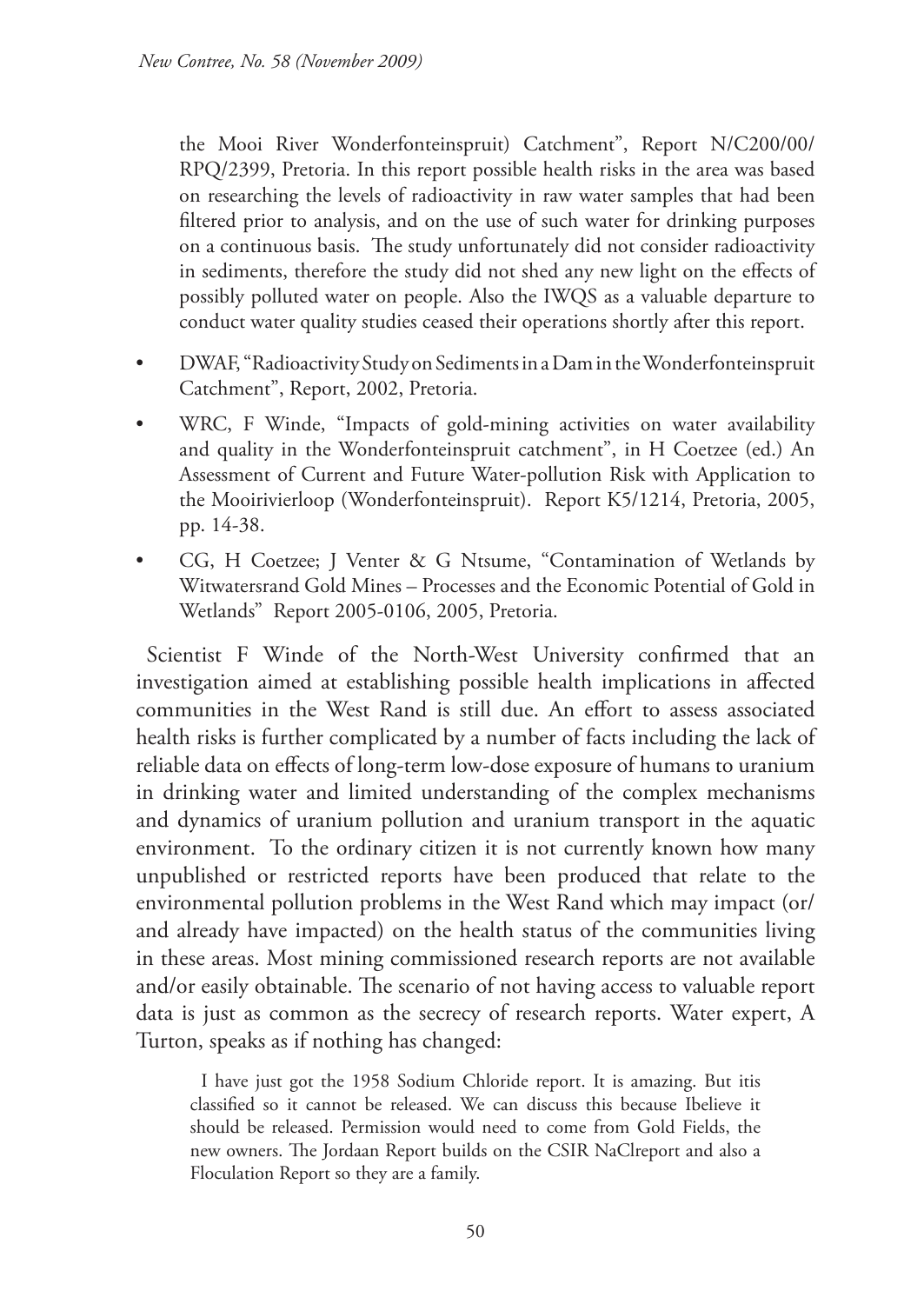Anthony Turton, 6 Jul 2007 (E-mail to multiple recipients)

# **AND**

This classification business is a hangover from the past, and in my view is probably manageable through negotiation. The right to release is vested with the "owners" of the report and that is GFSA by virtue of their acquisition of the mines in question.

Anthony Turton, 16 Jul 2007(E-mail to multiple recipients)

Some of the most recent publications worth mentioning that refer to environmental related research with health pointer foci as done by professionals and scientists are:

- H Coetzee, "Radioactivity and the Leakage of Radioactive Waste Associated with Witwatersrand Gold and Uranium Mining", in B Merkel, S Hurst, EP Lohnert & W Struckmeier (eds.), *Proceedings of the International Geo Congress Conference and Workshop*, Freiberg Germany, October 1995, pp. 34-39;
- H Coetzee, P Wade & F Winde, in BJ Merkel, B Planer-Friederich & C Wolkersdorfer (eds.). "Reliance on Existing Wetlands for Pollution Control Around the Witwatersrand Gold/Uranium Mines in South Africa – Are they Sufficient?", *Uranium in the Aquatic Environment*, Berlin: Springer, 2002, pp. 59-65;
- K Takai, DP Moser, TC Onstott et al., "Alkaliphilus transvaalensis gen. Nov., sp. Nov., an extremely alkaliphilic bacterium isolated from a deep South African gold mine", *International Journal of Systematic and Evolutionary Microbiology*, 51(t 4), Jul. 2001, pp. 1245-1256;
- DP Moser, TC Onstott, JK Fredrickson et al., "Temporal shifts in the Geochemistry and Microbial Community Structure of an Ultra Deep Mine Borehole Following Isolation", *Geomicrobiology Journal*, 20, 2003, pp. 517- 548;
- F Winde & IJ van der Walt, The significance of groundwater-stream interactions and fluctuating stream chemistry on waterborne uranium contamination of streams – A case study from a gold mining site in South Africa, *Journal of Hydrology*, 287, 2004, pp. 178-196.
- RA Adler; M Claassen; L Godfrey & AR Turton (2007), Water, mining and waste: An Historical and Economic Perspective on Conflict Management in South Africa, *The Economics of Peace and Security Journal*. 2(2), pp. 33−41.
- AR Turton, "South African Water and Mining Policy: A Study of Strategies for Transition", in D Huitema, & S Meijerink (Eds.), *Water Transitions*.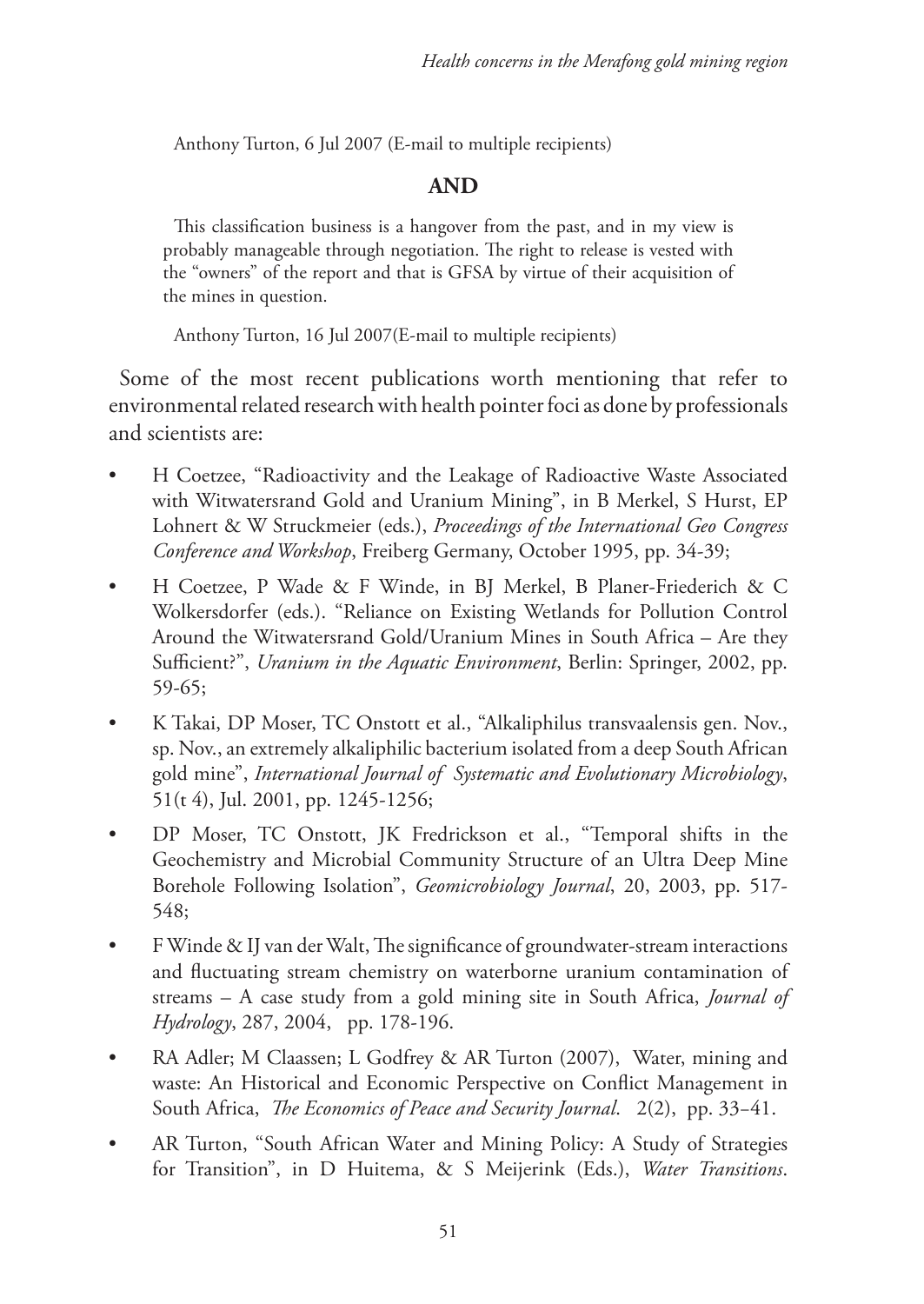Netherlands: Edgar Elger, 2009.

Research between 2006 and 2009 which was more explicit regarding the detrimental environmental and health related effects due to gold mining activities and treated with secrecy for some time before making it public, are:

- National Nuclear Regulator (NNR), 2007. *Radiological Impacts of the Mining Activities to the Public in the Wonderfonteinspruit Catchment Area.* Report No. TR-RRD-07-0006. (Also known as the Brenk Report). Pretoria.
- NNR, R Barthel, G Deissman & W Leotwane (2007), "Radiological impact assessment of mining activities in the Wonderfonteinspruit Catchment area", Paper that was avoided to be presented at the Environment Conference, Pilanesberg, NWU, South Africa, 23-25 July, 2007 In this report the radiological risks of the mining activities for cattle being watered at polluted surface water bodies in the Wonderftontein Catchment area in the West Rand were extensively looked into.
- F Winde, "Uranium pollution of water resources in mined-out and active goldfields of South Africa – A case study in the Wonderfonteinspruit catchment on extent and sources of U-contamination and associated health risks, Proceedings, International Mine Water Conference, 19-23 October 2009, pp. 772-781.

All the research as indicated above not only accentuates a high research involvement of scientists in the study area, but also sadly reflects how little impact their findings had in their time regarding for example water pollution. More whistleblowing concerns are found regarding the area as recorded from 2003 to 2009 in which scientific report findings and suggestions also feature as a kind of confirmation that government and goldmines should react in a progressive way to remediate the environment for the benefit of affected communities (also health wise) and for the sake of future generations.<sup>41</sup>

Other media organs and newspapers followed suit, with some reasonable success regarding the creation of awareness, and eventually the development of a more proactive approach towards environmental remediation for the sake of a sustainable environment regarding the future of local communities. Several local bodies and committees were founded during the early 21<sup>st</sup>

<sup>41</sup> As examples see E Tempelhoff, "Gifspruit" (*Poison Stream*). *Beeld* Newspaper. 3 Feb. 2007; "Gifstof in Kos Skok: Radioaktiewe Stowwe in Voedselketting" (*Toxins in Food Shock: Radioactive Substances in Food Chain*). *Beeld* , 1 Feb., 2008.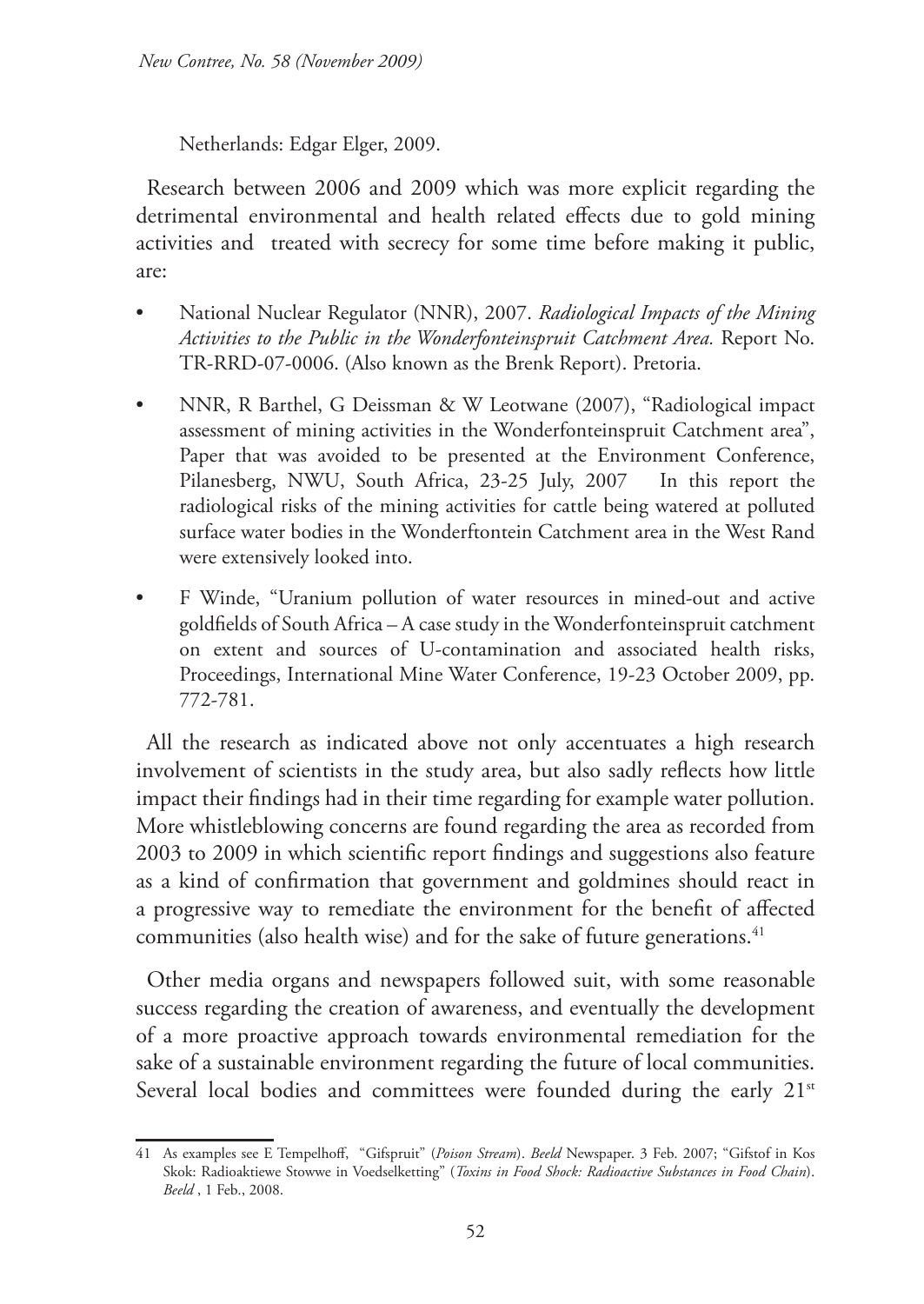century to accommodate all stakeholders in the West Rand and the West Rand environment. Some still function whereas others have ceased their operations due to complexities and differences regarding how the future should look.<sup>42</sup> However, a research request that has remained in the background, as if not even speculated on or mentioned at any point in time, is the call for studies to determine the impact of gold mine pollution on the health status of local communities. Though some scientists recently have suggested that some steps in this direction should be considered,<sup>43</sup> no substantial funds were available at the time of writing, or have been commissioned by for example the government and the mines.

Anthony Turton (former Director of the Water Research Division at the CSIR) recently remarked that South Africa currently faces a serious water quality challenge, both in the eyes of the public and by scientists. He also accentuated that the impact of mine water quality on humans is largely unknown and has not yet been studied in South Africa. A proposal that was submitted by the CSIR in 2008 to the WRC to address this deficiency was unfortunately rejected, "so the state of knowledge around this crucial area is still very weak".<sup>44</sup>

Currently individual gold mining companies are co-operating with academic institutions to address a variety of environmental impacts and to exploit the potential of wetlands to act as a sink for heavy metals.<sup>45</sup> However, on the negative side of efforts, mining closures became a reality in which the quality of surface and groundwater can further deteriorate.<sup>46</sup>

There is a need for more opinions and input in finding solutions. In the past, efforts towards sufficient pro-activity and environmental remediation were hindered by individuals and the mines, as well as the government (local

<sup>42</sup> ES van Eeden & I Brink, "Factors that determine the facilitation of stakeholders in environmental management – some philosophical-historical thoughts with Merafong area as example", *Koers*, 74(4), 2007, pp. 691-721.

<sup>43</sup> See for example F Winde, "Interactions between groundwater and surface water in dolomitic areas affected by Deep-level gold mining – examples from the West Rand goldfield (South Africa), CSIR", Abstracts of the Biennial Ground Water Conference 2005, 7-9 March, 2005, pp.1-2.

<sup>44</sup> Compare G Offringa, N Mjoli, SN Venter, R Kfir & A Moolman, "A New Strategic Framework for Water-Related Health Research", *Water SA*. (33)5, 2007; S Smillie, "Tooth Fairy Project May Reveal Effect of Uranium", *The Star,* 18/3/2008.

<sup>45</sup> Compare F Winde, "Uranium pollution of water resources in mined-out and active goldfields of South Africa – A case study in the Wonderfonteinspruit catchment on extent and sources of U-contamination and associated health risks, Proceedings, International Mine Water Conference, 19-23 October 2009, pp. 772-781.

<sup>46</sup> Compare F Winde, Interactions between groundwater and surface water in dolomitic areas affected by Deeplevel gold mining – examples from the West Rand goldfield (South Africa), CSIR, "Abstracts of the Biennial Ground Water Conference 2005, 7-9 March, 2005, pp.1-2.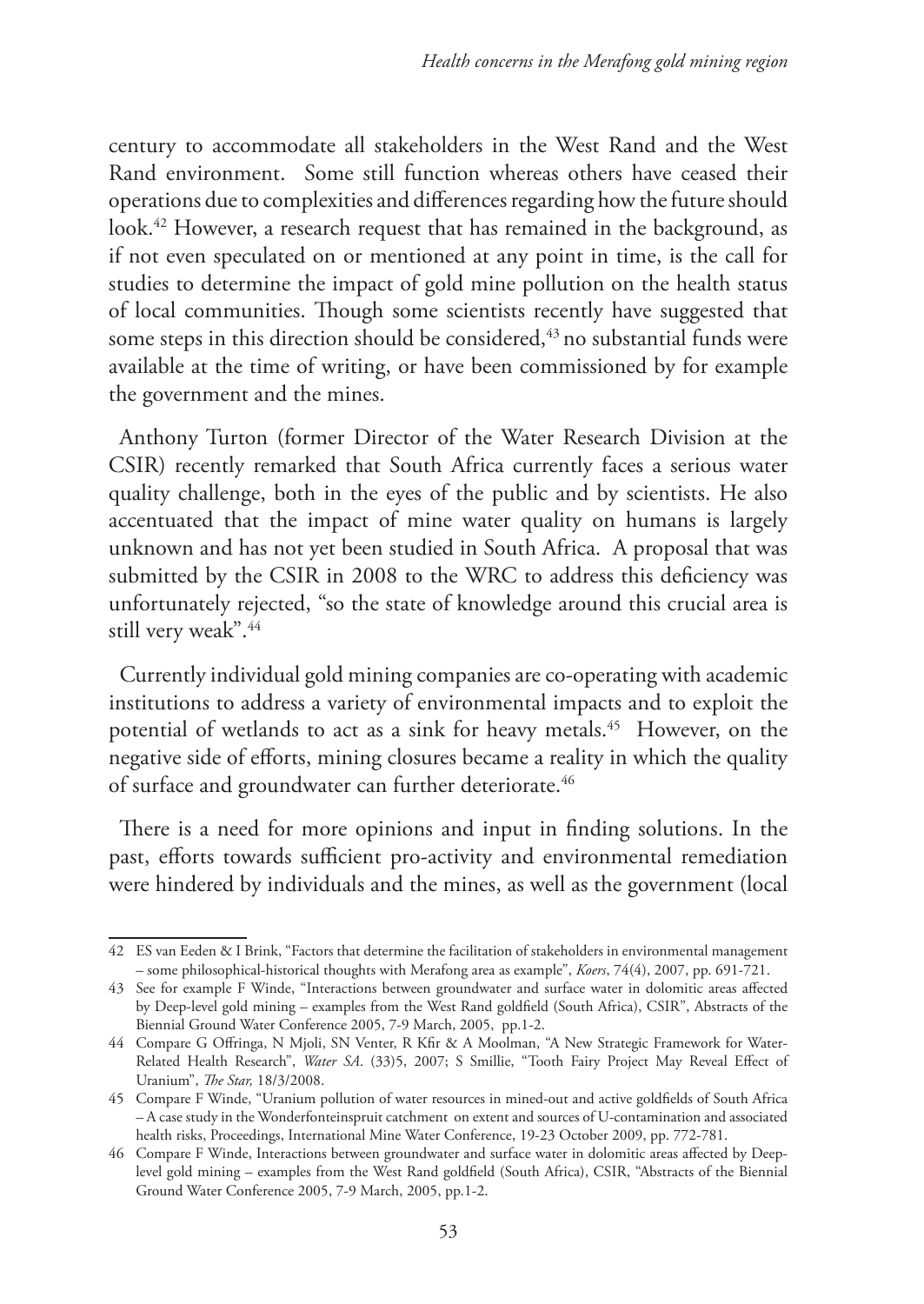and national), due to scientific selfishness, differences and economic greed. Only recently a report was released by DWAF to announce a three-year environmental remediation plan for the Wonderfonteinspruit Catchment in the Merafong area.<sup>47</sup> If implemented efficiently this process may also impact positively on the health status of people in the long term. However, this sign of progress does not imply that the need for research in the environmental impacts on people's health should be nullified. Recent research has pioneered concerns in this regard and the scientific community should follow up to search for information that will enhance a better understanding of the impacts of man on man in an environment of this nature.

### **Conclusion**

In the discussion it has been accentuated to what extent different economic ideals and insufficient communication among stakeholders as well as an insufficient application of research data can have an impact on the environment and can lead to enormous environmental management complexities over time. After close to 80 years of active gold mining operations in the area, in which minor efforts of remediation to the advantage of the environment and communities were made, it has become an extraordinary challenge for younger generations to propose constructive solutions. Equally the effective application of scientific research and results to, for example, address possible health risks in the West Rand gold mining region of South Africa, simply do not happen because of a fear of the expenses that may result if mines are pointed out (with actual evidence), as the party that affected people's health. Furthermore differences of opinion or an inclination to exclude role-players also prevail and complicate this historically driven scenario even further. From a national point of view the question of environmental ethics and to what extent human rights can be demanded regarding individuals and communities whose health status may have been affected will become significant issues in research themes based on the impact of the destructed environment in an epidemiological and toxicological study area on the health of people.<sup>48</sup> On the

<sup>47</sup> See RSA, WEA, Wonderfontein Spruit Catchment Area Remediation Action Plan (RAP)'s four Public participation meetings conducted in the course of 2009, but which was not yet effective in finding and applying remediation solutions to benefit environment.

<sup>48</sup> Compare ES van Eeden, E Nealer & M Liefferink, "Environmental management complexities and rumours impeding the effective application of scientific results to address possible health risks in the West Rand Gold Mining region of South Africa", CA Brebbia (Ed.), *Environmental health risk, V* (Witpress,Institute of Technology, UK, 2009), pp. 195-212; ES van Eeden & I Brink, "Factors that determine the facilitation of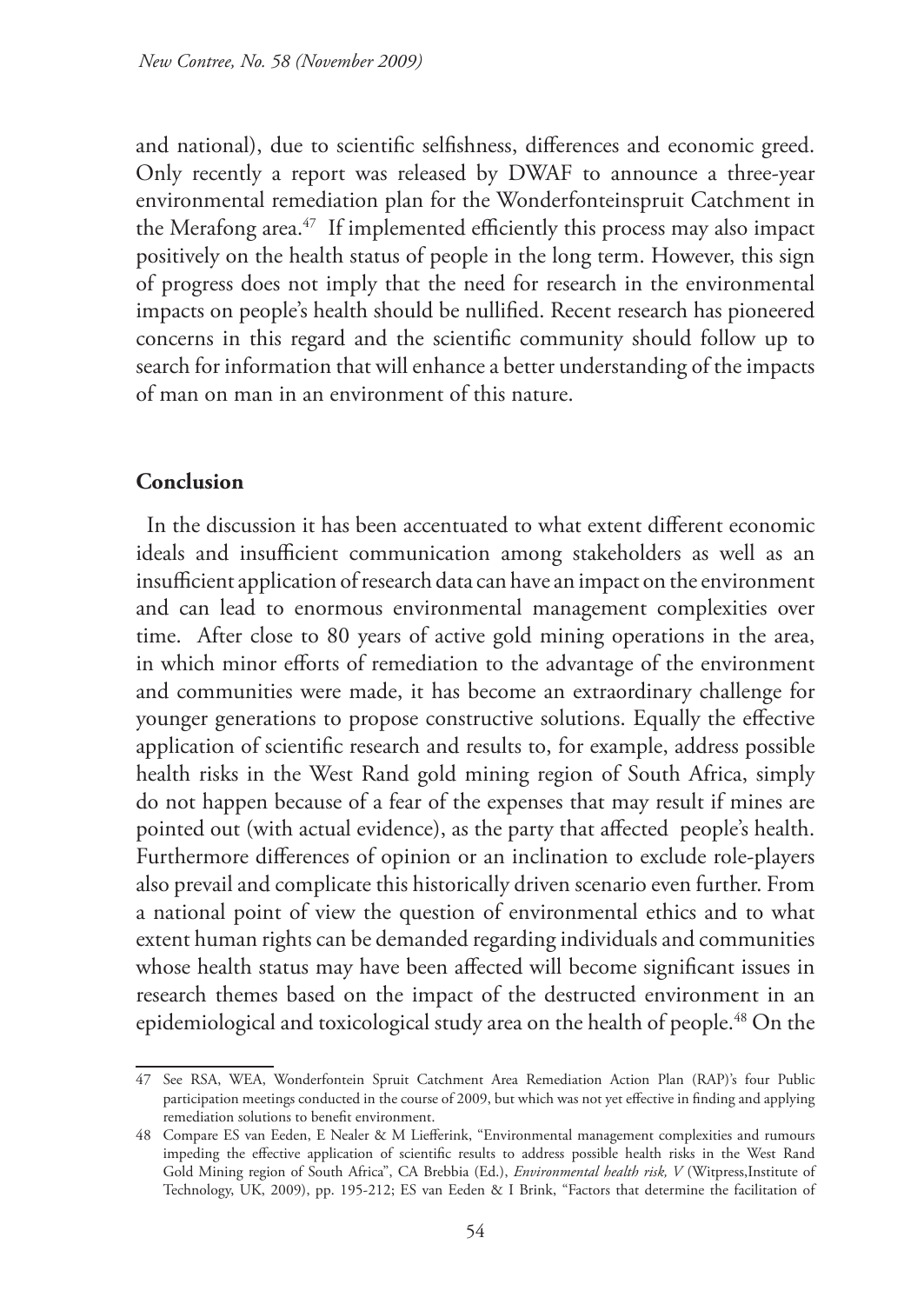question then regarding what role science could play in the democratic South Africa Turton $49$  has commented:

If the national science councils are forced to continue as commercialized entities, then they run the very real risk of being hijacked by private interests intent on maintaining the status quo in the country. This will lock in existing inequities and could potentially undermine the stability of our fledgling democracy. On the other hand, if our national science councils are given robust grants and a focused research agenda that meets the national interests as broadly defined, then science could play a vital role in addressing past inequities and helping with the transition to a more stable society in which the core values of democracy are deeply entrenched.

If the environmental destructions in the Merafong and broader municipal area continues in future without a sustainable plan to properly manage the variety of concerns raised, this area will not sufficiently recover to at least supply those living in it with a reasonable chance of survival. With the gold mines in a process of moving out as the dominant economic sector, the area indeed may be irreversibly destroyed for the people, for farming, as well as for cultural and environmental sustainability. The role that capitalism, racism and nationalism would have played then can become interesting debates but will never bring back what once was. However, most importantly at this stage is to proceed in the scientific research focus by moving on in time and conducting environmental health impact assessments especially regarding mining pollution matters. The past has pointed out several ground breaking research reports that were requested and suitable for a specific timeframe, though these were not always applied to benefit a wider population. Perhaps constructive global discussions on many similar examples worldwide should also be explored and possible solutions posed that can apply to this unique micro community scenario.

stakeholders in environmental management – some philosophical-historical thoughts with Merafong area as example", *Koers*, 74(4), 2007, pp. 691-721.

<sup>49</sup> A Turton, "The role of science in deepening democracy: The case for Water in Post-Apartheid South Africa*", The Journal for Transdisciplinary Research in Southern Africa*, (5 (1), July 2009, pp. 9-29.